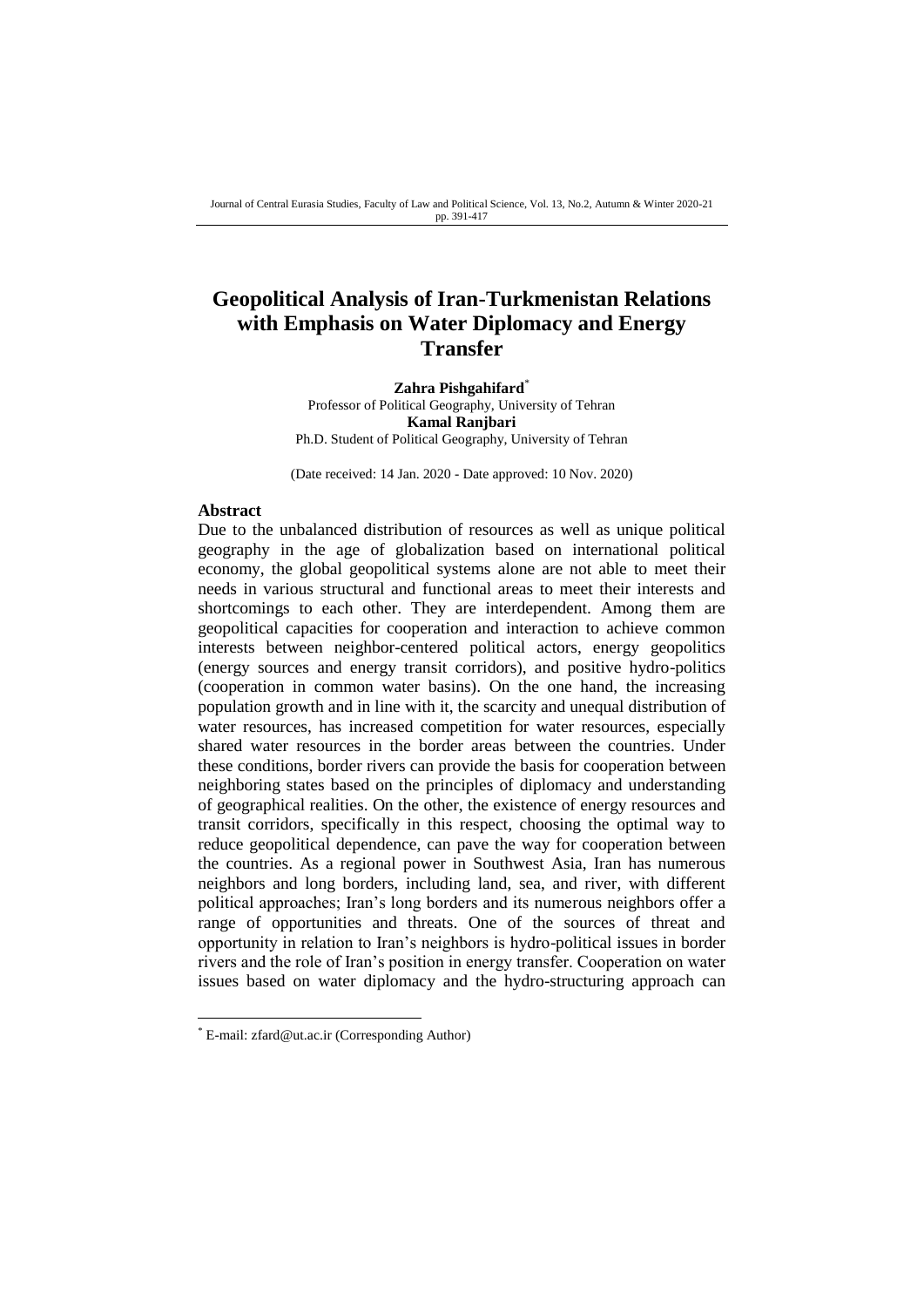pave the way for cooperation in other geopolitical dimensions, including energy geopolitics. Therefore, Iran, with its wide border rivers, needs to establish cooperation based on the principles of diplomacy and formulate strategies to generate opportunities in the surrounding environment to enhance its regional power. Turkmenistan is one of the influential countries in the periphery of Iran with long borders and common water resources in northeastern Iran.

Central Asia in general and Turkmenistan, in particular, are among droughty countries and this situation has led to a divergence in Central Asian countries. Meanwhile, Turkmenistan, as a downstream state is in dire need of water resources on its borders, including on its border with Iran, for its sustainable development of agriculture and industry. On the other hand, given that cooperation with Turkmenistan is part of Iran's geopolitical interests, so ties based on common geopolitical factors with this country can have profound effects on enhancing Iran's power on the Central Asian geopolitical scene. Turkmenistan is Iran's gateway to the Central Asian region to establish relations with the countries of this geostrategic region. One of Turkmenistan's challenges is how to transfer its energy resources to the world markets. The country is landlocked and has no access to the high seas, so its political future and independence depend on choosing optimal routes to transfer energy resources to consumer markets. On the other hand, Iran's geography connects different regions and considering that Iran connects the two water zones of the Caspian Sea and the Persian Gulf, this country has a great capacity to create a corridor in the transfer of energy resources.

Accordingly, the present article seeks to find a suitable answer to this question of what effect the two factors namely water resources and energy transfer have on relations between Iran and Turkmenistan by using a qualitative method and library resources. It has been hypothesized that "the most favorable practical context for the promotion of Iran-Turkmenistan relations lies in the two areas of hydro-politics and geopolitics of energy because the two countries are complementary to each other in these areas". But the situation of Iran in the international system with the West has shown that despite the existence of favorable grounds based on common geopolitical factors, these relations have not formed fully yet.

According to the findings of the article, Turkmenistan needs water supplying cooperations in border rivers, including joint rivers with Iran, to create sustainable development in the field of agriculture and industrial growth. Given the growing importance of water resources, water diplomacy between the two countries and the allocation of more water by Iran to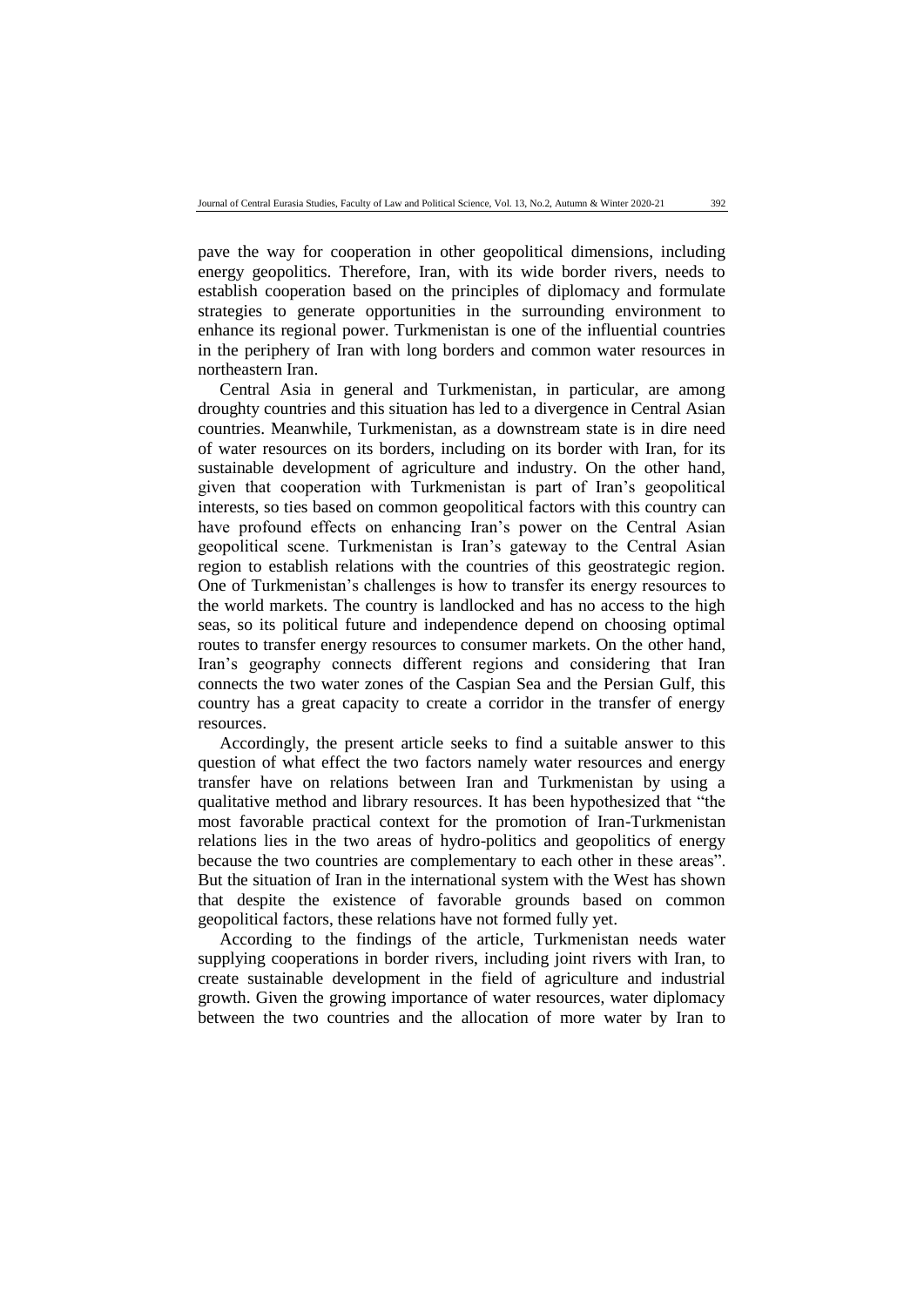Turkmenistan, as well as the establishment of joint water projects in the border areas, this can pave the ground for cooperation in other fields. Turkmenistan is also one of the richest countries in the field of gas resources. Iran can turn Turkmenistan's vast gas reserves into one of its energy supplying hubs in the future. What limits Turkmenistan's energy policy face is its landlocked location and lack of access to international waters; therefore, one of the main goals of Turkmenistan is to get out of geographical isolation and diversify its energy transmission routes to reach global markets and reduce dependence on Russia. According to the findings of this article, one of the countries in the periphery of Turkmenistan that can reduce its structural shortcomings is Iran. Iran has a unique geopolitical position and with its long sea borders, it connects several geo-economic regions of the world. On the other hand, Iran, as a regional power, needs to build constructive relations with its neighbors in foreign policy and Turkmenistan can be a link in establishing relations with the geopolitical region of Central Asia. What has limited the good neighborly relations between the two countries despite unique structural and functional capacities is the situation of Iran in the international system, but the international system is dynamic, and in the future, Iran will be at the focus of regional cooperations.

**Keywords:** Energy Geopolitics, Hydro-politics, Iran, Turkmenistan, Water Diplomacy.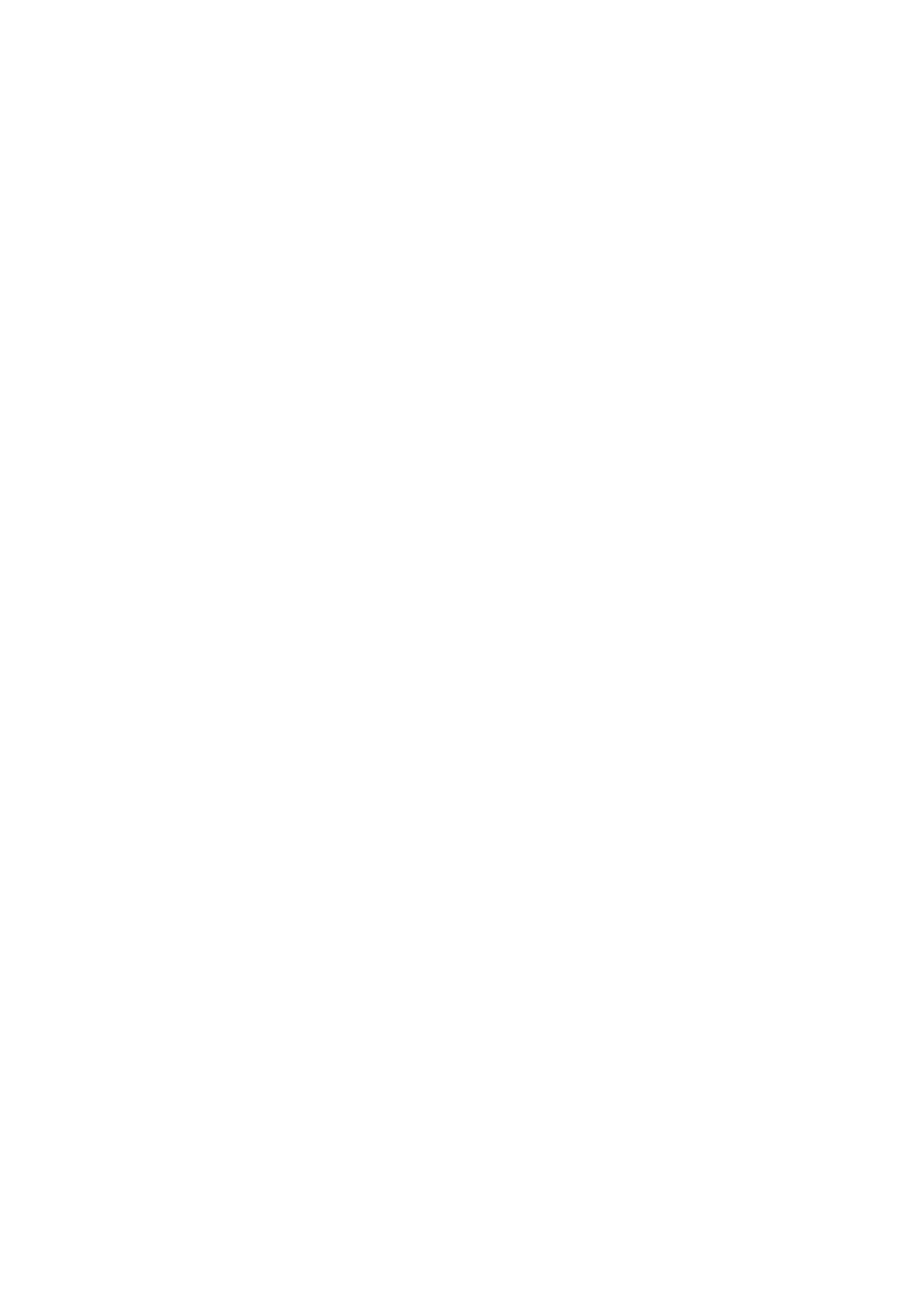# **تحليل ژئوپليتيک روابط ایران و تركمنستان با تأكيد بر دیپلماسی آب و انتقال انرژي \* زهرا پيشگاهیفرد**

استاد جغرافیای سیاسی، دانشگاه تهران

#### **كمال رنجبري**

دانشجوی دکتری جغرافیای سیاسی، دانشگاه تهران )تاریخ دریافت: -0931/01/42 تاریخ تصویب: 0933/11/41(

## **چکيده**

با توجه به کمبود منابع آب و ریشههای تاریخی تنشهای آبی در آسیای مرکزی یکی از موانع رشد و توسعۀ پایدار در این منطقه بهطور تمام و ترکمنستان بهطور خاص بحران آب و چگونگی تخصیص و بهرهبرداری از منابع آب است. منافع متضاد آبی کشورهای آسـیای مرکـزی، گسـترش منـاطق بیابـانی و افـزایش جمعیـت، ترکمنستان را با چالش آبی روبهرو کرده است؛ بنابراین ترکمنستان برای مدیریت این مشکالت نیازمنعد منعابع رودخانههای فرامرزی از جمله در حوضهٔ آبی مشترک با ایران است. از سوی دیگر با توجه بـه محصـوربودن ترکمنستان در خشکی، این کشور برای انتقال منابع غنی تاز خود به بازارهای جهانی، نیازمند بهعره بعرداری از فضای پیرامونی از جمله پهنهٔ جغرافیای ایران است. ایران نیز بهعنوان قدرتی منطقـهای نیازمنـد ایجـاد روابـط اقتصادی و سیاسی و استفاده از ظرفیتهای ژئوپلیتیک خـود بـا ترکمنسـتان اسـت. نوشـتار پـیش(و نتیجـهٔ پژوهشی کیفی در رابطه با روابط ژئوپلیتیک ایران و ترکمنستان است. در این نوشتار بـهدنبـال یـافتن پاسـخی مناسب برای این پرسش هستیم که دو عامل منابع آب و انتقال انرژی چه تأثیری بر روابط ایــران و ترکمســتان دارند؟ این فرضیه مطرح است که «مناسبترین زمینهٔ عملی ارتقای روابـط ایــران و ترکمنســتان در دو حــوزهٔ هیدروپلیتیک و ژئوپلیتیک انرژی است؛ چراکه دو کشور در این حوزهها مکمل ژئوپلیتیک یکدیگر محسـوب می شوند». اما وضعیت ایران در نظام بین الملل در ارتباط با غرب سبب شده است کـه بـا وجـود زمینــههـای مناسب مبتنی بر عاملهای مشترک ژئوپلیتیک این روابط شکل نگیرد.

> **واژگان اصلی** ایران، ترکمنستان، دیپلماسی آب، ژئوپلیتیک انرژی، هیدروپلیتیک.

E-mail: zfard@ut.ac.ir مسئول نویسند\*

**.**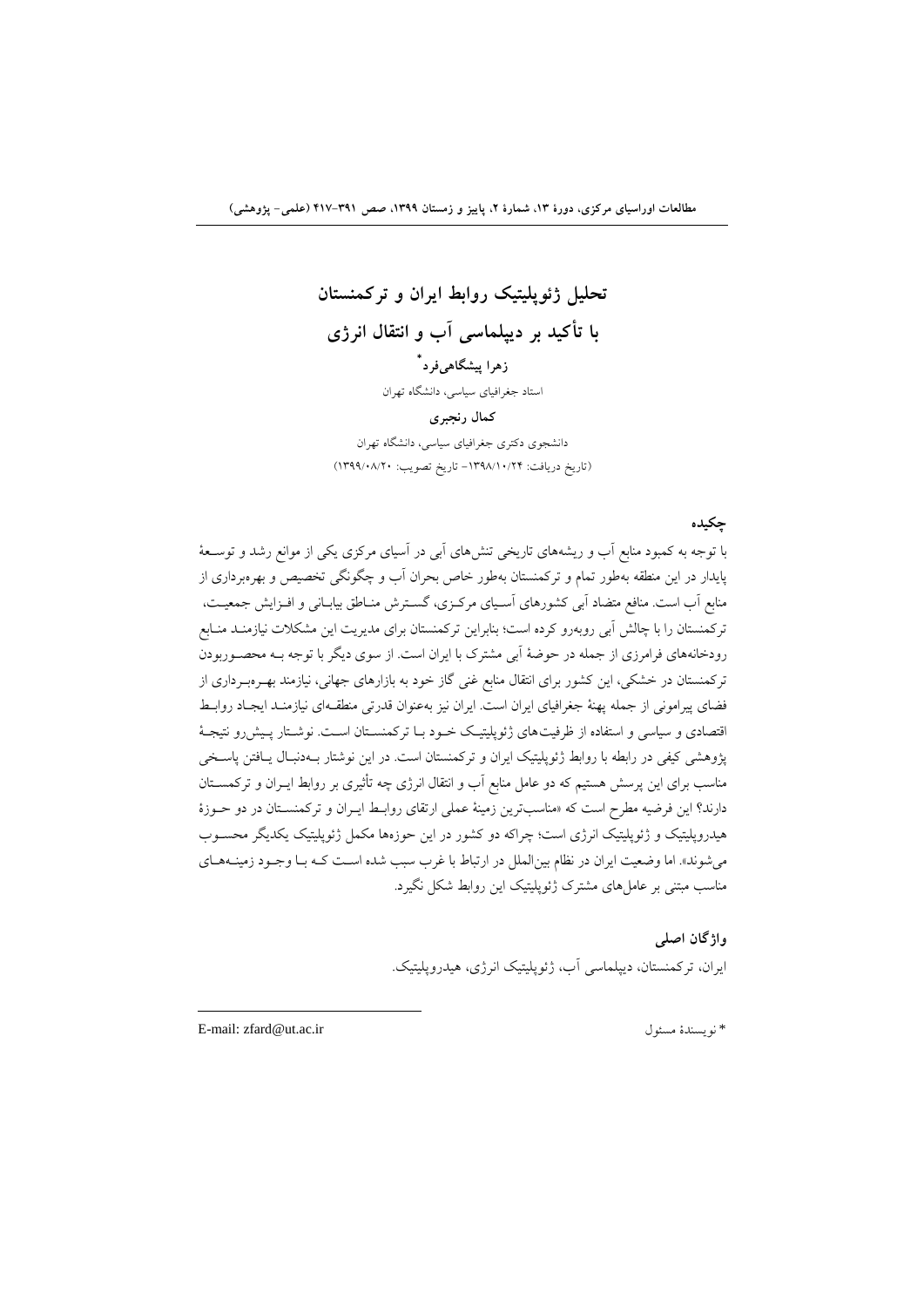**مقدمه**

کشورها با توجه به توزیع نـامتوازن منـابع و همچنـین جغرافیـای سیاسـی ٰ منحصـربــهفـرد در عصر جهانیشدن مبتنی بر اقتصاد سیاسی بـین|لملــل در نظــام ژئوپلیتیـک جهــانی ٔ بــه تنهــایی نمی توانند نیازهای خود را تأمین کنند و در زمینـههـای مختلـف سـاختاری و کــارکردی بــرای تأمین منافع و کاستی های خود به یک دیگر وابستگی متقابـل دارنـد. عقلانیـت سیاسـی بـرای مدیریت مطلوب گویای این واقعیت است که دولت–ملتهــا ً در راسـتای رسـیدن بــه امنیــت پایدار<sup>۲</sup> و توسعهٔ پایدار<sup>۵</sup> و با درک درست از موقعیت منطقهای خود با همــدیگر در زمینــههــای مختلف بهطور عام و در زمینهٔ هیدروپلیتیک و ژئوپلیتیک انرژی بهطور خاص همکاری می کنند .(Bradshaw, 2009: 1920)

وابستگی متقابل <sup>7</sup> در ابعاد مختلف ژئوپلیتیک سبب شده است که روابط بین قــدرتهــا طیفــی از همکاری و تعامل تا رقابت و تنش را دربرگیرد (344 :Pain and Staeheli, 2014). راه رسـیدن بـه هدفهای راهبردی و ارتقای وزن ژئوپلیتیک هـر کشـور از درک صـحیح موقعیـت جغرافیـایی، شناسایی جایگاه منحصربهفرد در نظام بینالملل، شناخت ححیق از محدودیتها و ظرفیعت هعای محیطی و براساس آن تعدوین راهبردهعایی بعرای چگعونگی ایجعاد پیونعدهای مشعترک در تعأثیر عاملهای ژئوپلیتیک در سطحهای مختلف بهطور کلی و سطح منطقهای بهطور خاص می گـذرد. تأکید بر همکاریهای مبتنی بر عاملهای ژئوپلیتیک میـان کشـورها بـهطـور معمـول در صـورت وجود مرز مشترک، منابع مشترک و بهطور کلی وجود مکملها در سطق منطقهای عملیتر بهنظعر میرسد. همسایگان در صـورت درک واقعیـتهـای جغرافیـایی و براسـاس اصـول دیپلماسـی و همکاری در ابعاد ژئوپلیتیک می توانند، بستر تعامل در دیگر عرصهها از جمله مسائل امنیتی را نیــز مهیا کنند. در این صورت کشورها به منبع تولید ثـروت تبـدیل و از ظرفیـتهـای امنیتـی خـارج میشوند و این فرایند آنها را بهسوی همکاریهای بیشتر میکشعاند. بعه دلیعل تأثیرهعای مسعتقیم همسایگان در زمینههای اقتصادی، سیاسی، فرهنگی و امنیتی بر یکدیگر، هرتونه تنش و واترایعی بین همسایگان میتواند منطقه را بهسوی آشوب و بحران بکشاند.

از ظرفیتهای ژئوپلیتیک برای همکاری و تعامل بـرای دسـتیابی بـه منـافع مشـترک میـان

<sup>1.</sup> Political Geography

<sup>2.</sup> Global Geopolitical System

<sup>3.</sup> Nation State

<sup>4.</sup> Stable Security 5. Stable Devlopment

<sup>6.</sup> Codependency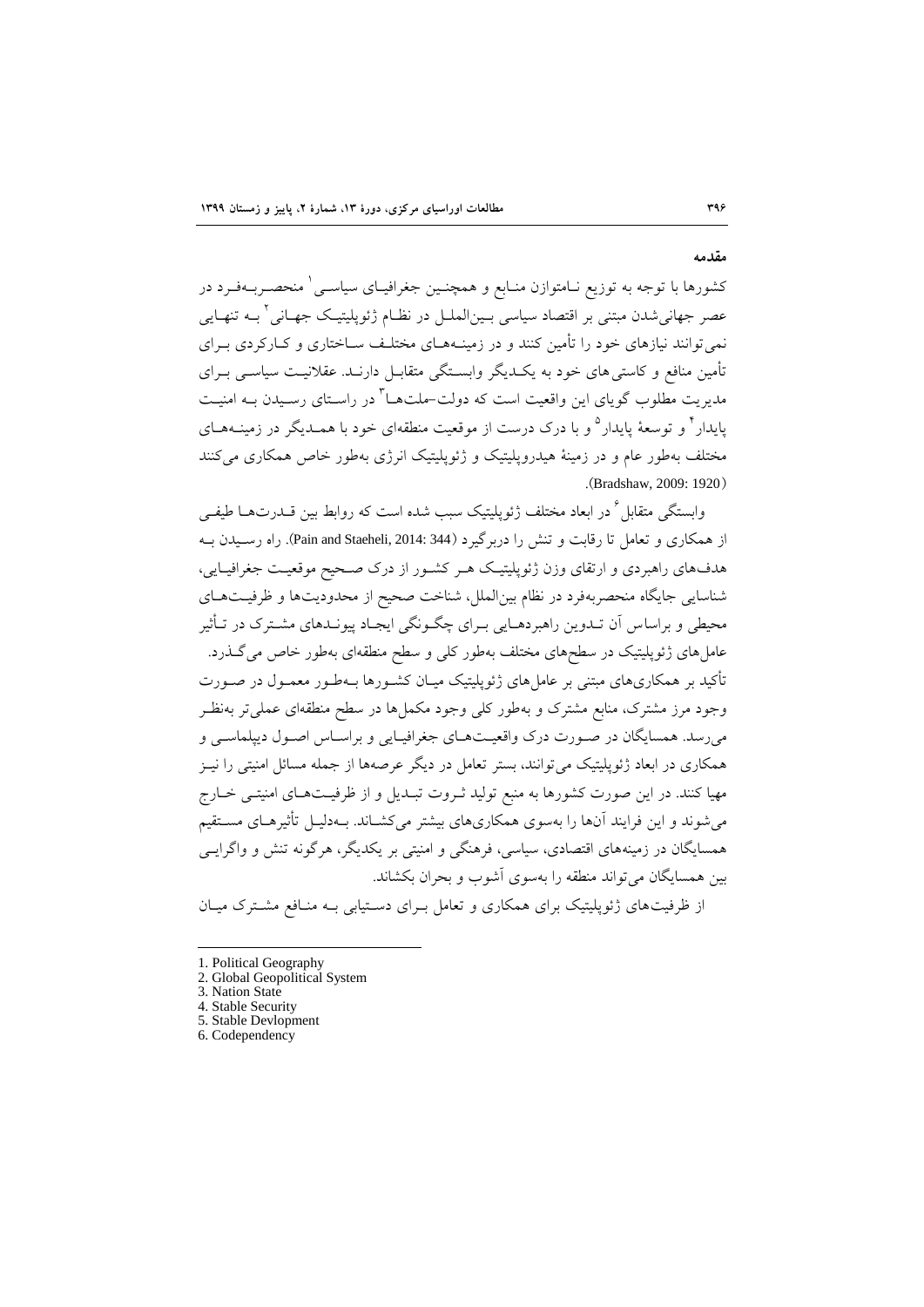بازیگران سیاسی با محوریت همسایگان، ژئوپلیتیک انرژی و هیدروپلیتیک مثبت (همکـاری در حوضههای آبی مشترک) است. رشد روزافزون جمعیت و هـم زمـان بـا آن کمبـود و توزيـع غیرهمسان منابع آب، رقابت بر سر منابع آب و بهویژه منابع آب مشترک در نواحی مرزی میعان کشورها را افزایش داده است. در این شرایط، رودخانههای مرزی می توانند زمینهٔ همکاری میان همسـایگان را بـر اسـاس اصـول دیپلماسـی و درک واقعیـتهـای جغرافیـایی فـراهم کننـد )4 2015: ,Mirumachi). از سویی، منابع انرژی و تررتاههای انتقال انرژی و انتخاب مسیر بهینه برای کاستن از وابستگی ژئوپلیتیک میتواند زمینهٔ همکاری را میان کشورها هموار کند.

ایران بهعنوان قدرت منطقهای در جنوب غرب آسیا، همسایگان متعدد و مرزهـای طـولانی خشکی، دریایی و رودخانهای مختلف دارد. مرزهای طولانی و همسایگان متعـدد بـرای ایـران طیفی از فرحتها و تهدیدهای توناتون را در برداشته است. یکی از سرچشمههعای تهدیعد و فرصت در رابطه با همسایگان ایـران مسـائل هیـدروپلیتیک در رودخانـههـای مـرزی و نقـش گذرگاهی ایران در انتقال انرژی است. همکاری در زمینهٔ مسائل آبی مبتنی بر دیپلماسـی آب و رهیافت هیدروسازهانگاری<sup>'</sup> میتواند زمینه را برای همکاری در ابعاد دیگر ژئوپلیتیک از جملــه زئوپلیتیک انرژی<sup>٬</sup> هموار کند. بنابراین ایران با داشتن رودخانههای مرزی گسترده برای ارتقــای قدرت منطقهای خود نیازمند ایجاد همکاری مبتنی بر احول دیپلماسعی و تعدوین راهبردهعایی برای تولید فرصت در محیط پیرامونی است.

یکی از کشورهای تأثیرگذار در حوزهٔ پیرامونی ایران بـا مرزهـای مشـترک و طــولانی و منابع آبی مشترک در شمال شرق ایران است. آسیای مرکزی و ترکمنسعتان جعزو کشعورهای کمآب محسوب می شوند و این وضعیت سبب واگرایی در کشورهای آسـیای مرکــزی شــده اسعت )69 2019: ,Haghshenas and Shirzadi). در ایعن میعان ترکمنسعتان بعه عنعوان کشعور پایین دست در رودخانههای مرزی برای توسعهٔ پایدار کشاورزی و صنعتی نیازمنـد شـدید منابع آب در مرزهای خود از جمله در مرز مشترک با ایران است. با توجه به اینکه همکاری با ترکمنستان جزو علایق ژئوپلیتیک ایران است؛ بنـابراین پیونـدهای مبتنـی بـر عامـل هـای ژئوپلیتیک مشترک با ایــن کشــور مــی توانــد در ارتقــای قــدرت منطقــهای ایــران در منطقــهٔ ژئوپلیتیک آسیای مرکزی تأثیرهای ژرفی داشته باشد. ترکمنستان دروازهٔ ورود ایران به منطقهٔ <sup>ا</sup>سیای مرکزی برای ایجاد روابط با این منطقهٔ ژئواستراتژیک <sup>۲</sup> است.

- 1. Hydro Constructivism
- 2. Energy Geopolitics
- 3. Geoestategic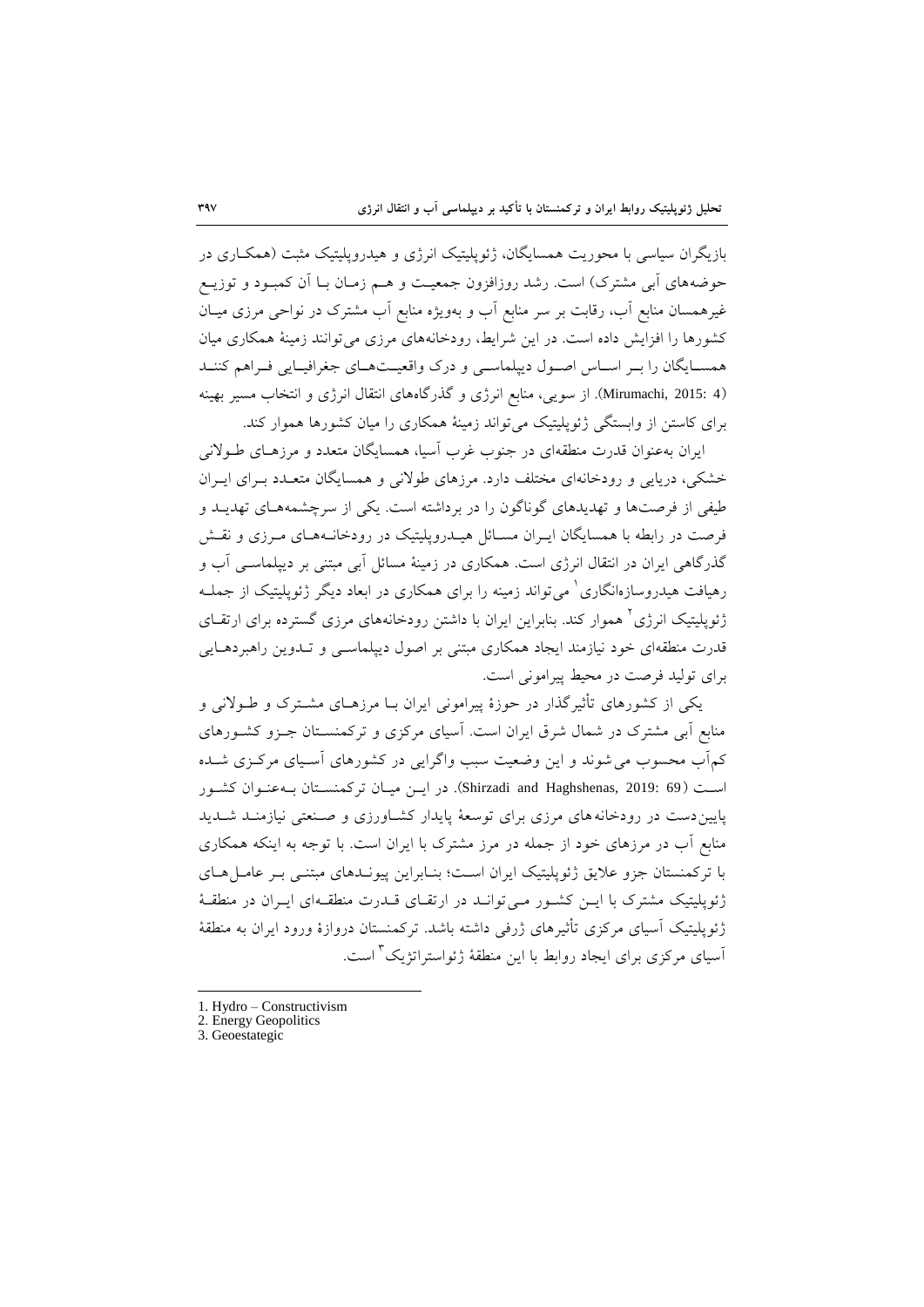یکی از چالشهای ترکمنستان چگونگی انتقال منابع انعرژی خعود بعه بازارهعای جهعانی است. این کشور محصور در خشکی است و به دریاهای آزاد دسترسی ندارد. در نتیجه، آیند سیاسی و استقالل این کشور در ترو انتخاب مسیر بهینه برای انتقال منابع انرژی به بازارهای مصرف است. از سوی دیگر، جغرافیای ایران اتصال۱دهندهٔ مناطق مختلف به همدیگر است و با توجه به اینکه ایران دو پهنهٔ آبی دریای خزر و خلیج فارس را به همدیگر متصل مــیکنــد این کشور ظرفیت زیادی برای نقشآفرینی در نقلوانتقال منابع انرژی دارد. بر این اسعاس، در این نوشتار بهدنبال یافتن پاسخی مناسب برای این پرسش هستیم که «مناسبترین زمینهٔ عمل<sub>ع</sub> ارتقای روابط ایران و ترکمنستان کدام است؟» ابتدا مفاهیم ژئوپلیتیک، هیدروپلیتیک و ژئوپلیتیک انرژی را بیان و سپس مناسبترین زمینهٔ عملی ارتقـای روابـط ایـران و ترکمنسـتان در دو حـوزهٔ هیدروپلیتیک و ژئوپلیتیک را تحلیل و بررسی میکنیم.

### **چارچوب مفهومی**

ژئوپلیتیک مطالعۀ روابط متقابل جغرافیا، قدرت و سیاست است که در قالب الگویی سهوجهی تبیـین می شود. در این الگو به سه حوزهٔ فضا، محیط و انسانها توجه شده است. در حوزهٔ فضا تعامـل هـای فضایی ٰ و سیستمها ٗ و ساختارهای فضایی، ؑ در حوزهٔ محیط، ویژگیها و عاملهای محیط طبیعـی و مصنوعی و در حوزهٔ انسانها ویژگیها و کارکردهای گروهی در ابعاد ذهنی و عینـی مـدنظر هسـتند (Hafeznia, 2017: 22). ژئوپلیتیک، مطالعۀ رقابت و همکاری قدرتها برای افزایش قـدرت ملـے بر اساس امکاناتی است که جغرافیا در اختیار آنها قرار می دهـد یـا امکانـاتی کـه هـر یـک از قدرتها از محیط و مزیتهای جغرافیایی می گیرند. ژئوپلیتیک مطالعۀ کاربردی روابط فضای جغرافیایی با سیاست است که تأثیر دوجانبـهٔ الگوهــای فضــایی،<sup>۲</sup> شــکلهــا و ســاختارها را بــا باورهای سیاسی و سازمانها مورد مطالعه قرار می دهد. محور تمرکز ژئوپلیتیک، تـلاش بـرای کنترل فضا و مکان بر اساس قدرت است. همچنین ژئوپلیتیک علـم وضـعیت یـابی رونــدهای سیاسی بهوسیلهٔ محیط جغرافیایی است.

در ژئوپلیتیک نوین، پژوهشگران در حال جستوجوی پارادایمهای جدید برای پـیش!بینـی مسیری هستند که نظام بینالملل معی توانعد در قعرن بیسعت ویکعم بعه سعوی آن حرکعت کنعد .

<sup>1.</sup> Intractions Space

<sup>2.</sup> Sistems

<sup>3.</sup> Space Structures 4. Space Pattern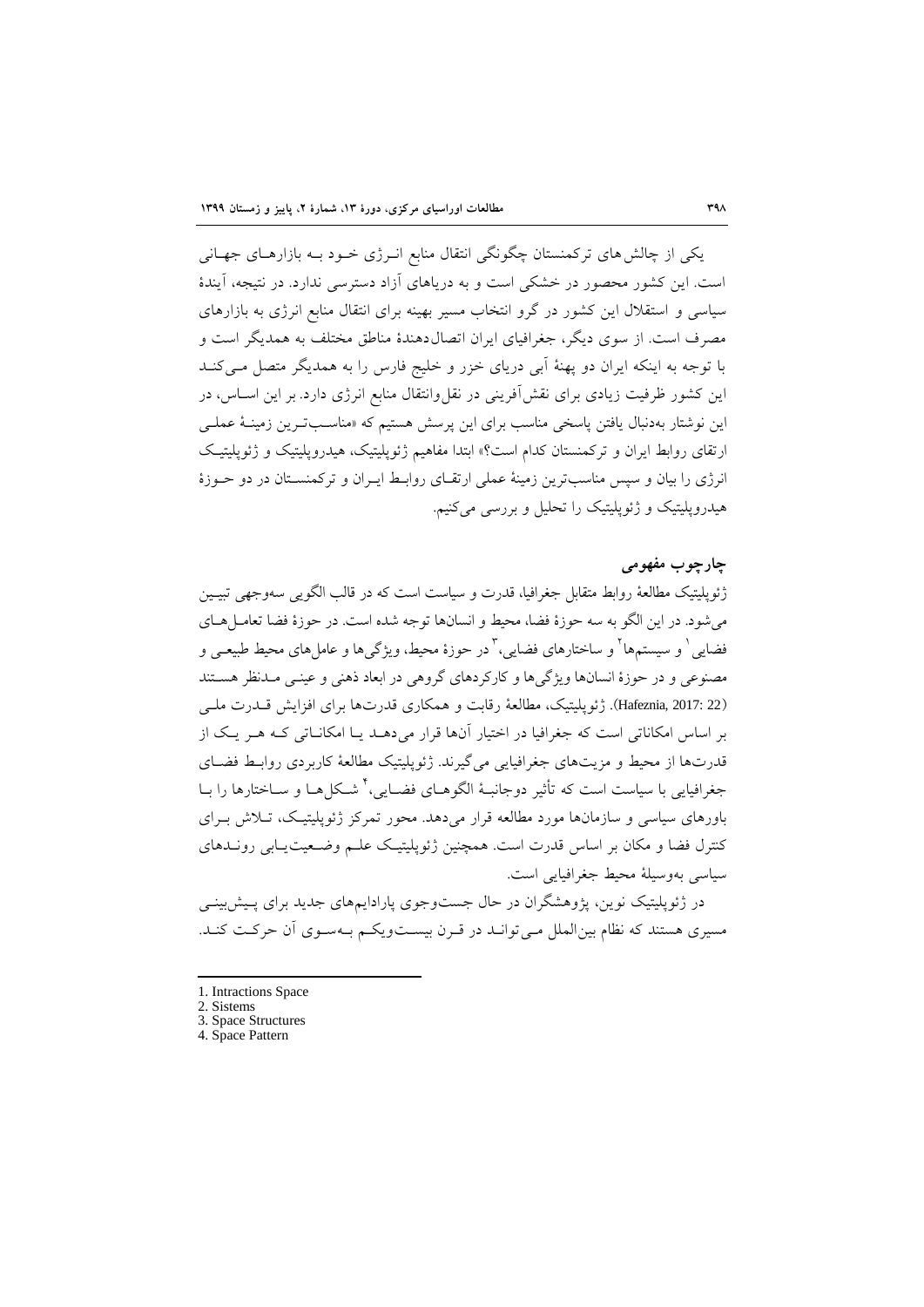ژئوپلیتیک نوین، دیدگاههای تازهای در رابطهٔ جغرافیـا و سیاسـت بـرای توسـعۀ پـارادایـمهــای واقع گرایانه<sup>ا</sup> مطرح میکند. خوانش ژئوپلیتیک در سیاست خــارجی از درک چگــونگی ارتبــاط براساس موقعیت جغرافیایی، مرزها، همسایگان، منابع و رقبا سرچشـمه مـی گیــرد. ژئوپلیتیـک، چگونگی سیاست گذاری برای همکـاری و رقابـت را بـر اسـاس دادههـای جغرافیـایی تفسـیر میکند. ایــن رهیافـت عناصـر و عامــل هــای مختلــف انســانی و طبیعــی دارد کــه منــابع آب و ژئوپلیتیک انرژی جزو عناصر ژئوپلیتیک محسوب میشوند که کنشگرهای سیاسی آن ها را در راستای راهبردهای کلان بـه کـار مـیبرنــد. ژئوپلیتیـک، زیرمجموعــههـای مختلفـی از جملـه زئواکونومیک، هیدروپلیتیک و ژئوکالچر<sup>۲</sup> دارد که مبتنی بر انگارههای ذهنی و عینی هستند. هــر کدام از زیرمجموعههای ژئوپلیتیک در ذات خود ماهیت رقابت و همکاری دارد. کنشگران سیاســی با توجه به انگارههای ذهنی مشترک یا مبتنی بر انگارههـای نـاهمگون مبـانی ژئوپلیتیـک را بــهســوی همکاری یا رقابت و تنش سوق می دهند (Caldara and Iacoviello, 2018: 6).

ژئوپلیتیک و روابط بین الملل نزدیکیها و شباهتهای متعددی در ابعاد اقتصادی و سیاسـی دارند. زیربنای اقتصاد سیاسی بین الملل و همکاری هـا و رقابـتهـای ژئوپلیتیـک، انــرژیهـای فسیلی است. اهمیت انرژی تا جایی است که کشورهای مصرفکننده، مکانهای تولید انرژی و مسیرهای انتقال انرژی را جزو هدفهای راهبردی و منافع ملی خود در چارچوب امنیت ملعی میدانند (Raphael and Stokes, 2011: 905). از سویی، امنیت مسیرهای انتقال انوژی در هندسـهٔ قدرت اهمیت فراوانی دارد و تأمین امنیت انرژی<sup>۲</sup> هزینههای کلانی را از ســوی قــدرتهــا بــه خود اختصاص می دهد. در حوزهٔ انرژی امروزه تنها دسترسی به منـابع انـرژی اهمیـت نـدارد، بلکه آنچه اهمیت مضاعف دارد؛ کنترل جریان انرژی و مسـیرهای انتقـال انــرژی بــرای تــأمین منافع اقتصادی و سیاسی است. در چـارچوب مبـانی ژئوپلیتیـک، اقتصـاد مبتنـبی بـر دادههـای سرزمینی شامل منابع از جمله منابع انرژی را با مفهوم ژئواکونومیک<sup>۲</sup> میشناسند.

عامل منازعهها و درگیریهای قرن آینده، دیگر همان محورهای کلاسیک قرنهـای گذشـته نیست، بلکه در کنـار هـر تـنش و چـالش در فضـاهـای جغرافیـایی عامـل اقتصـادی و منـابع خودنمایی میکند (Luttwak, 1990: 19). در کنار منابع انرژی، منابع آب جنبهٔ اقتصادی، سیاســی و امنیتی پیدا کرده است و هر روزه با توجه به کمبود فیزیکی و اقتصعادی منعابع آب و توزیعع

<sup>1.</sup> Realistic Paradigms

<sup>2.</sup> Geocultur

<sup>3.</sup> Energy Security

<sup>4.</sup> Geoeconomics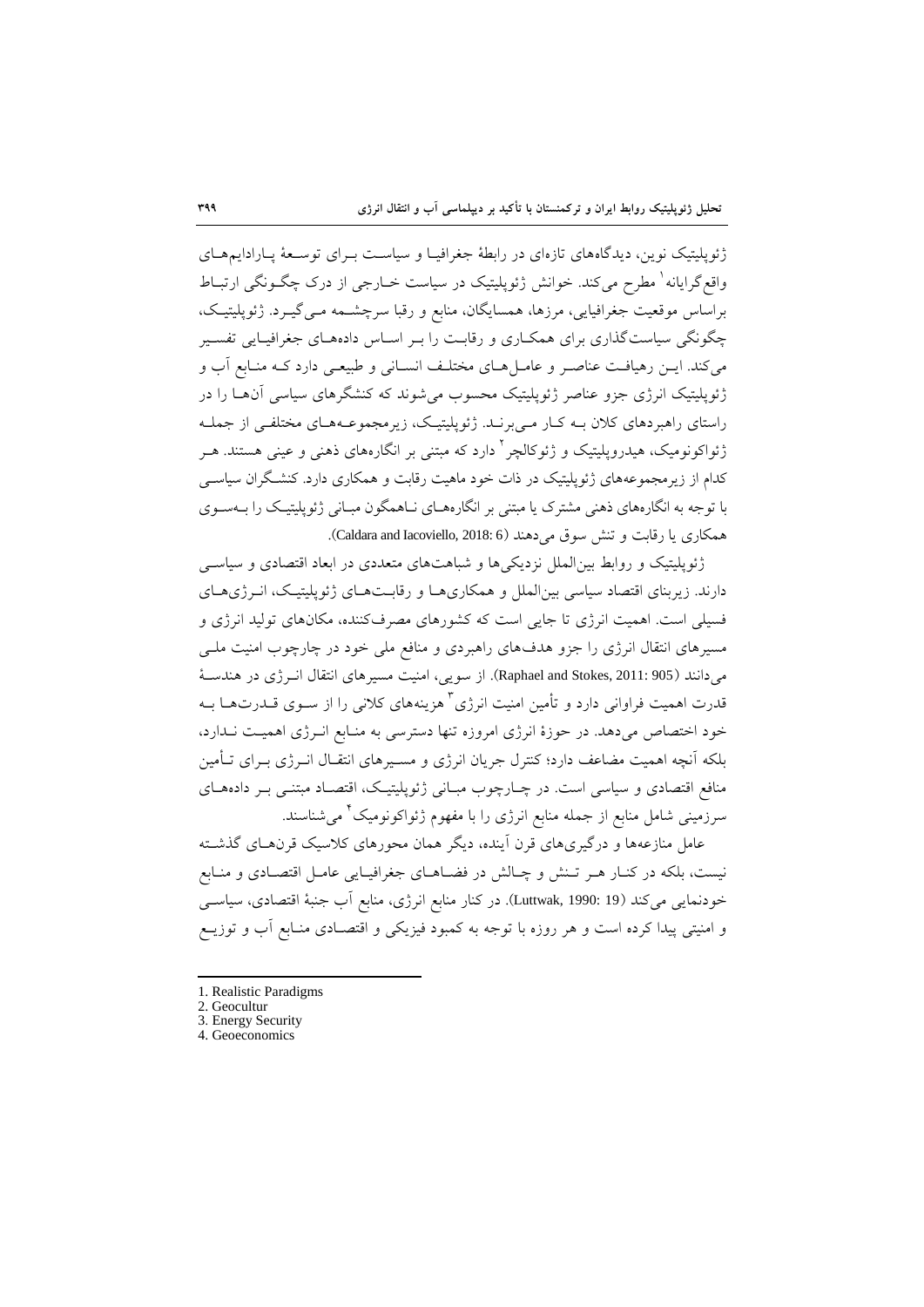ناهمسان مکانی بر ابعاد سیاسی، امنیتی و اقتصادی آن افزوده مـی شـود. وقتـی کـه منـابع آبـی مشترک، فضایی برای همکاری و تنش میان کشورها ایجاد میکند، جنبهٔ ژئوپلیتیک می گیرد ک در مبحثی با عنوان هیدروپلیتیک بررسی می شود. هیدروپلیتیک نقـش آب در رفتارهـای سیاســی (طیفی از دیپلماسی تا تنش) با مقیاس های مختلف را بررسی میکند. هیــدروپلیتیک نقـش آب در روابط و مناقشات اجتماعی انسانها و دولتها را در داخل کشورها یا در سطح منطقهای، جهـانی مطالعه میکند (Julien, 2012: 65).

نوع برهمکنش میان کشورها در بهرهبـرداری از منـابع آبــی مشــترک، طیـف گســتردهای از سـازگاری و همکـاری کامـل تـا ناسـازگاری و تـنش را در برمـی&یـرد. یکـی از ابعـاد مهـم هیدروپلیتیک در عامل های مشترک ژئوپلیتیک میـان کشـورها بـا توجـه بـه ماهیـت رقـابتی آن رودخانههای مرزی است. سیاستمداران و سیاستگذاران نقـش مهمـی در روابـط آبِهـای مرزی دارند و هدفها و خطمشیهای خود را بهصورت آشکار و پنهـان بـهکـار مـی گیرنــد (Hussam, 2017: 111). منابع آبی مشترک در نواحی مـرزی بـهعنـوان یکـی از زیرمجموعـههـای ژئوپلیتیک با توجه به رویکردهای سیاسی لیبرالیسیم و سازهانگار این قابلیت را دارند کـه موجـب همکاری و تعامل بر اساس قراردادهای مبتنی بر دیپلماسی آب<sup>'</sup> شوند.

با رویکرد سازهانگارانه و با توجه به انگارههای ذهنی مشترک رودخانههعای معرزی مشعترک، زمینه را برای تعامل و همکاری فراهم میکنند (Wendt, 1995: 73). در دیپلماسـی آب، اسـتدلال میشود که حوضههای آبریز، سیاست خارجی و دیپلماسی باید همزمعان معورد توجعه قعرار تیرند تا منجر به توسۀ پایدار و ایجاد حلق شوند )284 2018: ,Vink). از آنجا که حل مسائل و مشکلات ناشی از کمبود آب از توان تکتک کشورها خارج است، همکــاری۱عـای دوجانبــه، چندجانبه و بینالمللی و همکاریهای تروهی در این زمینه اجتنابناپریر است. بعه ایعن منظعور دولتها نیازمند درپیش گرفتن سیاست خارجی فعـال، پویـا و متناسـب بـا شــرایط جدیــد آب و هوایی هستند (805 :Warner and Zeitoun, 2008). بهطوری کـه همکـاری در منـابع آبـی مشـترک براساس اصول دیپلماسی آب می تواند زمینه را برای ایجاد همکـاری در ابعـاد مختلـف از جملـه ژئوپلیتیک انرژی فراهم و بسترهای لازم را برای ایجاد روابط ژئواکونومیک هموار کند. بـا توجـه به ملاحظههایی که در رابطـه بـا ژئوپلیتیک و زیرمجموعـههـای آن (هیـدروپلیتیک و اقتصـاد انرژی) مطرح شد، میکوشیم با تلفیق این نظریـههـا و مفـاهیم، زمینـههـای همکـاری ایــران و ترکمنستان را تبیین کنیم.

<sup>1.</sup> Water Diplomacy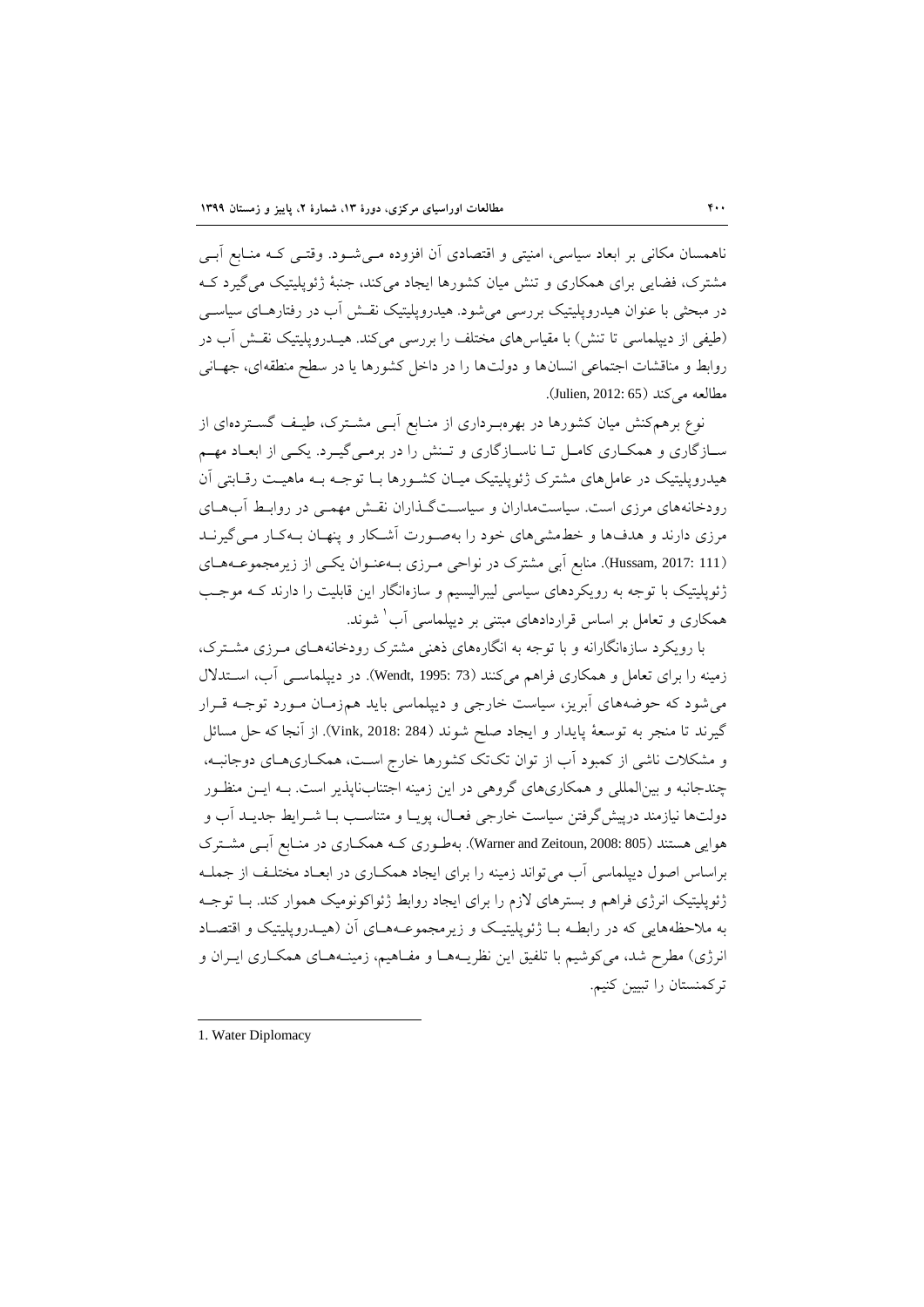## **ژئوپليتيک ایران و تركمنستان**

ایران یکی از کشورهای مهم جهان از نظر موقعیت جغرافیـایی ٰ اسـت. بـهگونـهای کـه موقعیـت جغرافیایی ایران اتصالدهندهٔ مناطق ژئوپلیتیک مهم در جنوب غرب آسیا و بهطـور کلـبی شــرق و غرب از چین و جنوب شرق آسیا تا اتحادیع اروپعا اسعت )5 2017: ,Wastnidge). همینعین ایعن کشور مرزهای طولانی با دریای خزر و دریای عمان و خلیج فارس دارد و پیونددهندهٔ قطبهای ژئواکونومیک و کانون های تولیدکنندهٔ انبرژی در منطقـه و جهـان اسـت. آنچـه امـروزه موقعیـت کشورها را دارای اهمیت مضاعف میکند، راههای جریان انرژی است. بهطوری که صاحبنظران حوزهٔ ژئوپلیتیک معتقدند کشورهایی قدرت مانور و چان1دزنـی در سـطح منطقـهای و جهـانی را دارند که توانایی کنترل جریانهای انرژی را داشته باشند و آیندهٔ انرژی ایران متأثر از محـرک۱هـای سیاسی و اقتصادی خواهد بود )162 2016: ,Others and Alizadeh). ایران در بیضی انعرژی جفعری کمپ ٔ و هارتلند جدید انرژی ٔ قرار دارد. بهطوری که سرزمین ایــران دو منبــع مهــم انــرژی در سطح جهان شامل منابع انرژی حوزهٔ دریای خزر و خلیج فارس را بـههـم متصـل مـیکنـد. بـا توجه به افزایش رقابتهای ژئوپلیتیک در منطقه، بندرهای ایران می توانند نقش محوری داشته .)Singh and Singh, 2019: 170( باشند

در محیط پیرامونی ایران، چندین منطقهٔ ژئوپلیتیک بـا قابلیـتهـای ژئواکونومیـک وجـود دارند، ایران در مرزهای شمالی خود هممرز با منطقهٔ آسیای مرکـزی (ترکمنسـتان، قرقیزسـتان، قزاقسـتان، ازبکسـتان و تاجیکسـتان)، قفقـاز (جمهـوری آذربایجـان، ارمنسـتان و گرجسـتان)، منطقهٔ ژئوپلیتیک افغانســتان و پاکســتان، آنــاتولی ٔ و عــراق و همچنــین حاشــیهٔ شــمالی خلــیج فارس و دریای عمان است. ایران در مسیرهای انتقال انرژی شمال و جنوب و شرق بعه غعرب قرار گرفته است و همهٔ راههای بهینهٔ انتقال انرژی از سرزمین ایران میگذرند. از ایـنرو، ایـران نه تنها با فـروش انـرژی، بلکـه بـا انتقـال انـرژی، مـی توانـد سـرمایه بـه کشـور سـرازیر کنـد )19 2018: ,Akhbari and Pourghasemi). امعروزه کشععوری قعدرت برتععر دارد کععه بتوانععد از ظرفیتهای ژئوپلیتیک و موقعیت گذرگاهی خود به بهترین شکل استفاده کند. آسـیای مرکـزی سرزمین پهناوری در قارهٔ آسیا است کـه هـیچ مـرزی بـا آبهـای آزاد جهـان نـدارد و در انــزوای ژئوپلیتیک قرار دارد. آسیای مرکزی در شمال شرق ایـران و یکـبی از فضـاهای راهبـردی در منــاطق

- 2. Jeffrey Camp 3. New Heartland Energy
- 4. Anattolia

<sup>1.</sup> Geo-Location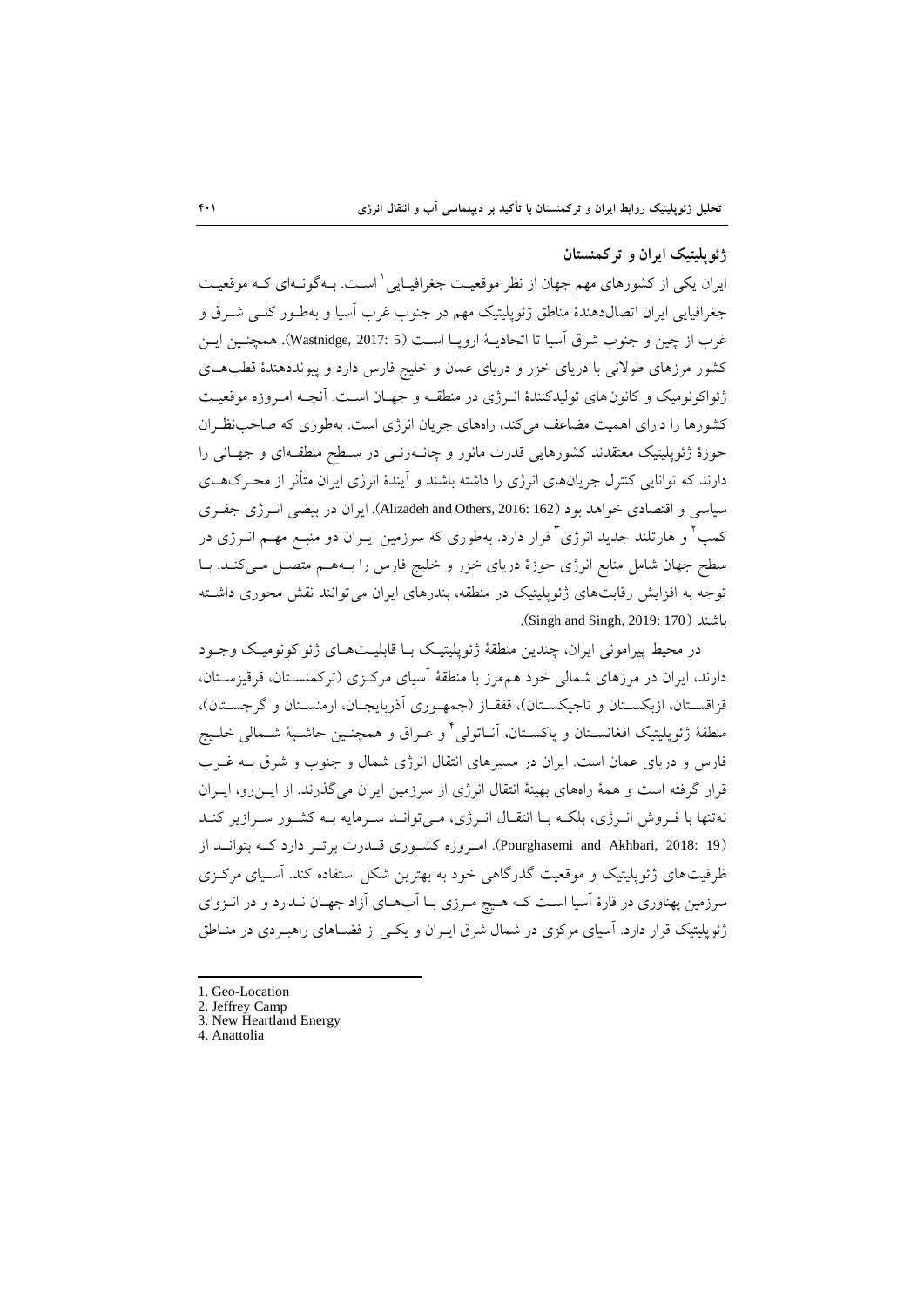ژئوپلیتیک حوزهٔ پیرامون ایران است. وجود ذخایر انـرژی و مســائل ژئواســتراتژیک ناشــی از دوران جنگ سرد و رقابتهای جهانی این منطقه را به منطقهای ژئوپلیتیک در مقیاس کـروی تبـدیل کـرده است.

با توجه به مرزهای مشترک، مسائل هیدروپلیتیک، ژئواکونومی و ژئوکـالچر یکـی از کشـورهای مهم آسیای مرکزی در همسایگی بـا ایـران، ترکمنسـتان اسـت. ترکمنسـتان بـا مسـاحت ١٠٠،۴٨٨ کیلومتر مربع، پنجاهودومین کشور بزرگ جهان است )121 2016: ,Pasban). ترکمنستان آبوهعوای بیابانی و نیمهگرمسیری دارد و بهطور کلی خشک است. فصل زمستان هوا معتدل و خشک است و بیشترین بارندتی در ژانویه در امتداد کوههای کوپه داغ است. ترکمنستان کشوری کم آب اسعت و بیشتر منابع آب خود را از کشورهای پیرامونی و منابع آبی مشعترک در مرزهعا تعأمین معی کنعد. روند نیاز به آب در این کشور در حال افزایش و امنیت غعرایی ترکمنسعتان در چنعد سعال اخیعر روند کاهشی داشته است تا جایی که کارشناسان بینالمللی بـرای چشــمانـداز سـال ۲۰۵۰ تغییــر رژیم غذایی را به این کشور پیشنهاد کـردهانــد (Duan and Others, 2019: 212). همچنــین در ابعــاد ساختاری و کارکردی در حوزهٔ انتقال منابع انرژی محدودیتهای جغرافیایی دارد.

از سویی، موقعیت پایین دستی نسبت به رودخانههای مرزی سبب شده است که ترکمنستان ب کمبود شدید منابع آب روبهرو باشد. این کشور در تأمین نیازهای آبی خود بعه شعدت وابسعته بعه رودخانههای مرزی با ایـران اسـت. بـهطـوری کـه دومـین منبـع تـأمین آب ترکمنسـتان بعـد از تاجیکستان، ایران است. ترکمنسـتان از جنـوب بـا افغانسـتان و ایـران، از شـمال بـا ازبکسـتان و قزاقستان و از غرب با دریای خزر همسایه و از راه این دریا با کشورهای آذربایجان و روسعیه نیعز همسایه است. استانهای تلستان، خراسان شمالی و خراسان رضوی ایران با جمهوری ترکمنستان معرز مشعترک دارنعد. ایعران و ترکمنسعتان 0411 کیلعومتر معرز خشعکی و رودخانعهای دارنعد. مرزهای رودخانهای ایران با ترکمنستان شامل ١١٢ کیلومتر مرز رودخانـهای در رودخانـهٔ هریـرود (از افغانستان سرچشمه معیگیرد) و ۸۰ کیلومتر مـرز رودخانـهای در رودخانـه اتـرک اسـت )11 2019: ,Others and Rezaei). در زمینع منعابع انعرژی ترکمنسعتان در فهرسعت چنعد کشعور درجه اول تولیدکنندهٔ گـاز طبیعـی و چهـارمین کشـور تولیدکننـدهٔ نفـت در میـان کشـورهای نواستقالل است. بیشتر ذخعایر نفتعی ترکمنسعتان در غعرب و از جملعه در پهنع دریعای خعزر متمرکز شده است. ذخایر گاز طبیعی بهتقریب در سراسر خاک کشور پراکنـده اسـت و وجـود ذخایر عظیم انرژی این کشـور را از نظـر ژئوپلیتیـک انـرژی در سـطح جهـانی دارای اهمیـت راهبردی کرده و توجه قدرتهای جهانی به این منطقه معطـوف شـده اسـت. از سـوی دیگـر،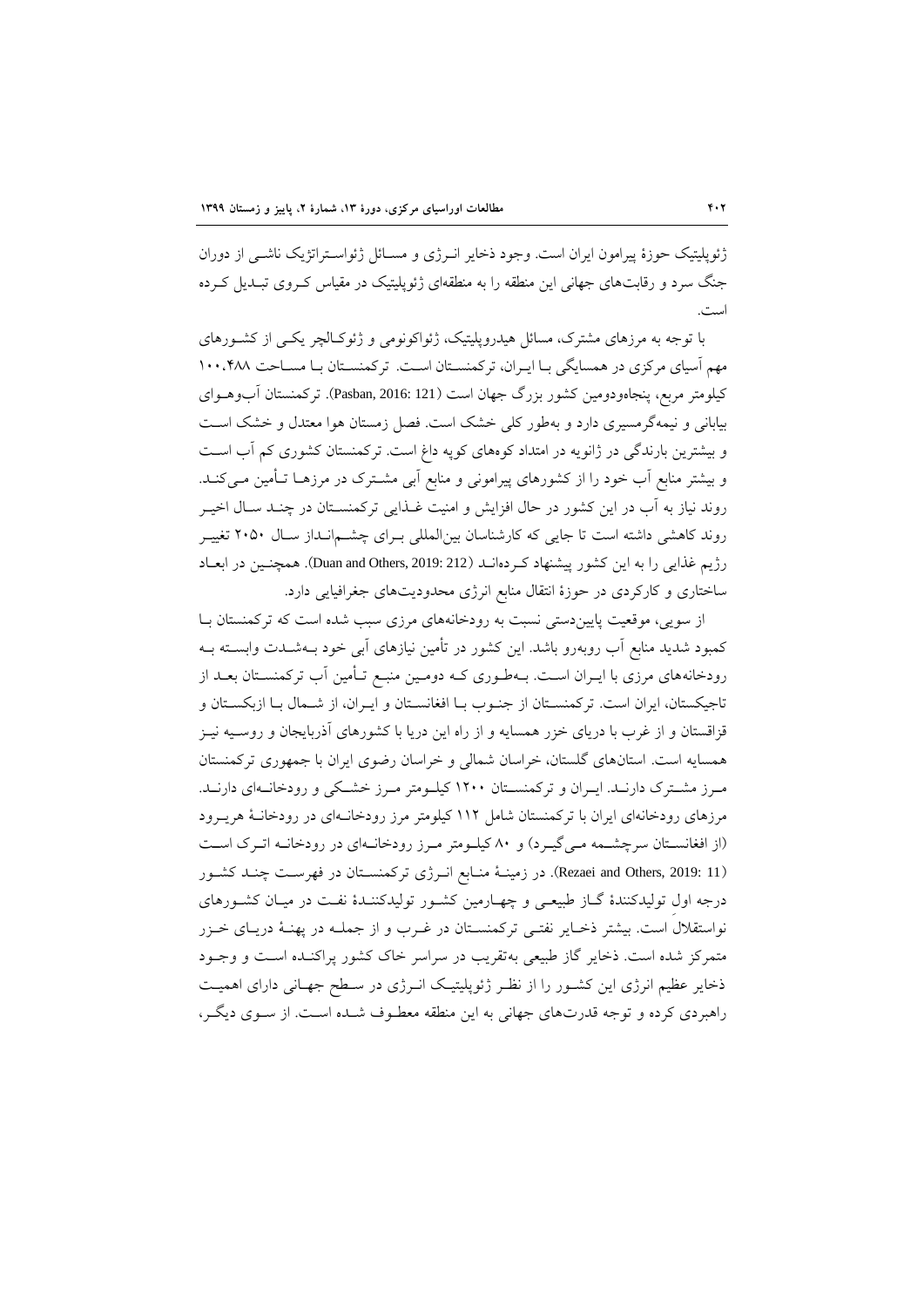مصرف انرژی جهان از حالت جامد و مایع بـه حالـت گـاز بـه دلیـلهـای زیسـتمحیطـی در حال تغییر است و این روند اهمیت منطقهٔ آسـیای مرکـزی بـا محوریـت ترکمنســتان را بیشــتر کرده است (Caineng and Others, 2018: 1-13). ترکمنستان با داشتن ۱۷،۵ تریلیون متـر مکعـب گاز طبیعی معادل ۹،۳ درصد کل منابع گاز جهان یکی از کشـورهای مهـم در حـوزهٔ صـادرات گاز و انرژی است (212 2019: Lee, 2019). اما بهدلیل دسترســیiداشــتن بــه دریاهـای آزاد و انــزوای ژئوپلیتیک بدون استفاده از قلمروهای پیرامونی توانایی انتقال منابع انـرژی خـود بـه بازارهـای مصرف را ندارد.

**هيدروپليتيک ایران در مرز مشترک با تركمنستان**

آسیای مرکزی یکی از مناطق با احتمال خطر شدید در زمینهٔ اختلافهای مربـوط بـه آب و توسـعه در آسـیای مرکــزی متــأثر از منــابع آب اســت (754 :Zhupankhan and Others, 2018). در آســیای مرکزی میزان بارش کم است و با توجـه بــه اینکــه درصــد زیــادی از ســرزمینهــای ایــن منطقــه را حعحراها پوشعش دادهانعد، یکعی از مشعکالت اساسعی در توسعۀ آسعیای مرکعزی کمبعود منعابع آب و نبودن سـازوکار مـدیریت مشـترک شـبکهٔ گسـتردهٔ رودخانـهای میـان کشـورهای بالادسـت و کشورهای پـایین دسـت اسـت (117 :Xenarios and Others, 2018). بـهطـور کلـی، منـابع آب در آسیای مرکزی بسـیار محـدود و ایــن منطقــه وابسـته بــه رودخانــههـای مــرزی اسـت کــه از قلمروهای دیگر وارد منطقه میشوند. در این میان ترکمنستان از نظر منابع آبعی بسعیار فقیعر است و بیشتر نیازهای آب شیرین این کشور را رودخانههای مشـترک مـرزی تـأمین مـی کننـد .)Petersen-Perlman and Others, 2012: 7(

یکی از رودخانههای مهم در تأمین منابع اَب مورد نیاز ترکمنستان، رودخانهٔ اتــرک` اســت که در طول تاریخ، روابط ایران و اتحاد شوروی را نیز متأثر کرده است. تغییــر راهبــرد جهــانی پس از فروپاشی اتحاد شوروی و غلبهٔ مفهوم ژئواکونومیک، استفاده از آب رودخانهٔ مـرزی اتـرک را بیشتر کرده و اهمیت آن در روابع ایعران و ترکمنسعتان دو چنعدان شعده اسعت. در حعورت نداشتن فهم دقیق نیازمندیهای ژئوپلیتیک مبتنی بر هیدروسازهانگاری و انگارههای ذهنی همگون با توجه به نبود رژیم حقوقی مناسب، چالش و منازعه بر سر آن در روابط بین دو کشـور محتمــل بهنظر میرسد. بخش عمدهای از نیازهای آبی ترکمنستان از سرشــاخههــای رودخانــهٔ آمودریــا ً و

1. Atrak River

1

2. The Amu Darya River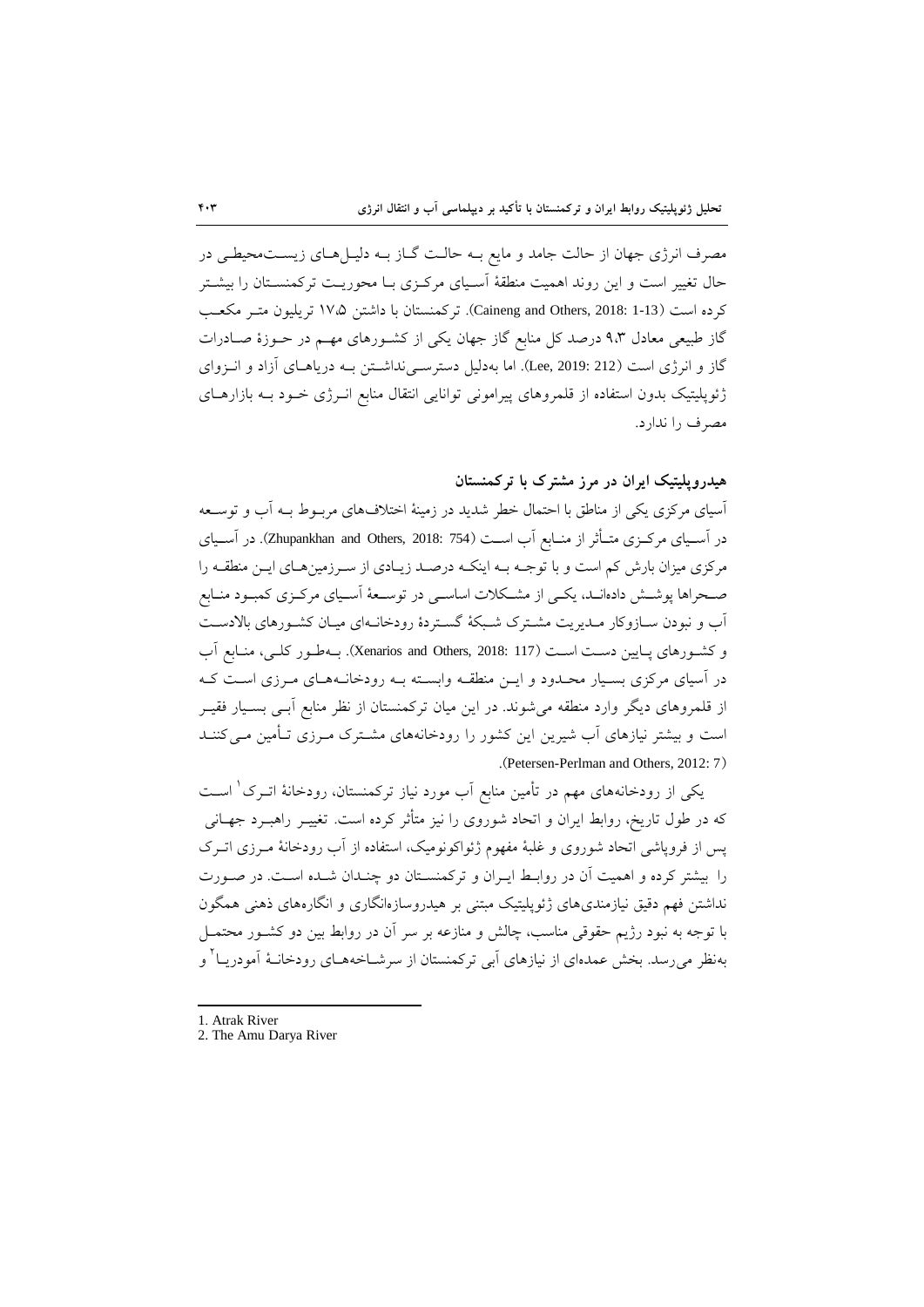دومین منبـع آبـی ترکمنسـتان از رودخانــهٔ مـرزی اتــرک تــأمین مــی شــود. در مرزهــای ایــران و ترکمنستان، هیدروپلیتیک رودخانههای مرزی میان دو کشور، همیشه منشأ نقش آفرینی روابط میان دو کشور بوده است.

از سویی، رودخانهٔ مرزی اترک یکی از رودخانههای مهم شمال ایران است. ایس رودخانـه در شمال شرقی و شمال ایران جاری و جزو رودهای بین|لمللی است. طول رودخانهٔ اتـرک از سرشاخههای آن در کوههای شاه جهان ٰ در خراسان شمالی تـا دریـای خــزر در مجمــوع ۵۳۵ کیلومتر است. سرشاخههای اصلی و داخلی رود اترک در روستای چات ٰ با رود سومبار ٰ به هم میآمیزند و از این نقطه مرز ایران و ترکمنستان به طول 031 کیلومتر شعروع معی شعود. اتعرک داخلی که از اطراف شهرستان قوچان سرچشمه می گیرد پس از عبور از حوضـهٔ شهرسـتانهـای قوچان، شیروان و بجنورد وارد دشت گرگان و مناطق ترکمن صحرا می شـود و در انتهـای مسـیر خود از منطقهٔ گمیشان<sup>۲</sup> به خاک ترکمنستان وارد و پس از مسیری حدود ۳۳ کیلومتر سرانجام بــه دریای مازندران میریزد (30 :Paknejad Mottaki and Ezzati, 2011). یکی از سرشاخههای رودخانهٔ مرزی اترک رودخانهٔ سومبار است. این رودخانه از تپههای نه چنـدان مرتفـع داخـل ترکمنســتان سرچشمه می گیرد و پس از طی مسـیر خـود وارد منطقـهٔ مـرزی ایـران و ترکمنسـتان در اسـتان خراسان شمالی میشود )190 2005: ,Bay).

سابقهٔ قراردادهای آبی در زمینهٔ آبهای مرزی ایران و ترکمنستان بـه زمـان اتحـاد شـوروی بـاز میگردد. ایران و اتحاد شوروی از شیوههای تقسیم متفـاوتی شـامل تخصـیص آب بـه یکـی از دو کشور، تقسیم کمی و تقسیم سرزمینی بـهشـکل مختلـف اسـتفاده کـردهانــد (203-196 :2005). توافقنامهٔ تعیـین مرزهــا و ســرحدات<sup>۵</sup>قبــل از شــکل گیــری ترکمنســتان میــان ایــران و روســیه بــه قـرارداد «آخـال» معـروف اسـت. در ایـن قـرارداد روس٫هـا بـه مسـئلهٔ تـأمین آب نقـاط مـرزی و استانهای مرزی ترکمنستان با ایـران اهتمـام ویـژهای داشـتند. در ایـن توافـقiمامـه دربـارهٔ رودخانـهٔ اترک آمده است، آب رودخانهٔ مرزی در سراسر خط مرزی بین دو طـرف توافــقiامــه بــه دو بخــش مساوی میان ایران و ترکمنستان تقسیم شود. دوباره در سال ۱۹۵۷ توافـقiامـهای در تهـران در مـورد بهرهبرداری مشترک از آب رودخانهٔ اترک، تشکیل کمیسیون برای میلـه کـوبی مرزهـای دو کشـور و نظارت بر تغییر مسیر رودخانه به امضا دو طرف رسید. هماینک نیــز، ایــن قــرارداد بــهعنــوان مبنــای

<sup>1.</sup> Shah Gahan Mountain

<sup>2.</sup> Chat Vilige

<sup>3.</sup> Sumbar River 4. Gomishan

<sup>5.</sup> Frontiers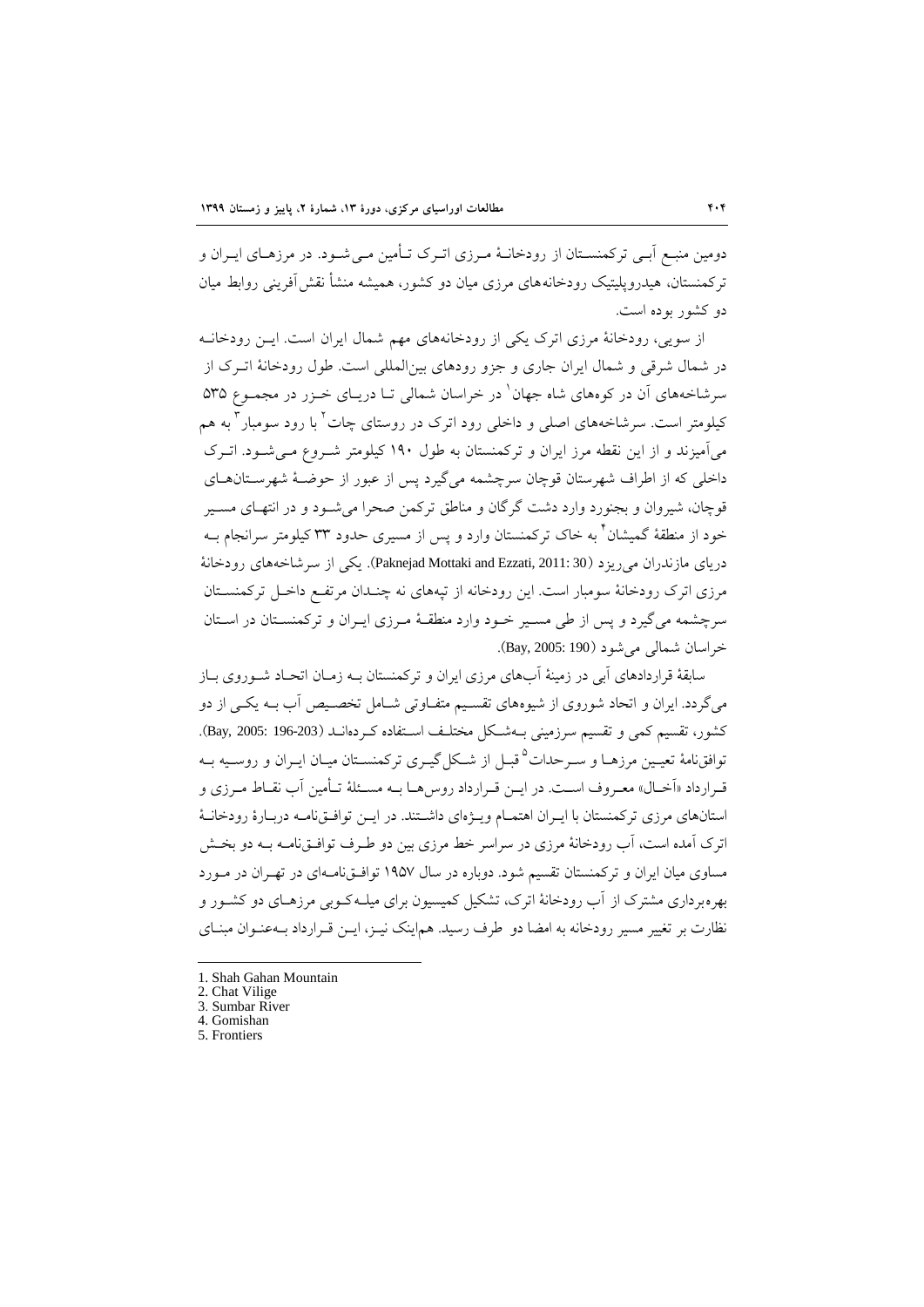تصمیمگیری های حقوقی دربارهٔ رودخانههای مرزی ایران و ترکمنستان است. میزان برداشـت آب از رودخانهٔ مرزی اتـرک از نظـر کارشناسـان منـابع آب، ۴۶۶ میلیـون مترمکعـب بـرآورد شــده اسـت )33 2011: ,Ezzati and Mottaki Paknejad). درحعال حاضعر 22 میلیعون مترمکۀعب از توافعا هعای انجامشده استفاده میشود؛ زیرا سرمایه گذاریهای مناسبی برای بهرهبرداری و انتقال بـه دیگـر نقــاط نشده است. کارشناسان منابع آب نیز بر مدیریت مشـترک حوضـهٔ رودخانـهٔ اتـرک تأکیـد مـیکننـد .)Fadaeizadeh and Shourian, 2019: 1(



**نقشۀ .3 حوضۀ آبریز رودخانۀ اترک** Source: Mirshafiei and Others, 2015: 599.

رودخانهٔ هریرود یکی دیگر از رودخانههای مهمی است که ترکمنستان به آن وابسـته اسـت و جزئی از هیدروپلیتیک ایران محسوب مـیشـود. رودخانـهٔ هریـرود از افغانسـتان سرچشـمه میتیرد و سپس بخشی از مرزهای میان ایران و افغانستان را تشکیل میدهد. هریرود رودخانع مشترک افغانستان، ایران و ترکمنستان است. این رودخانهٔ بینالمللی از بلنــدیهــای هنــدوکش <sup>۱</sup> در افغانستان سرچشمه میگیرد و پس از طـی ۶۵۰ کیلـومتر در نزدیکـی شهرسـتان تایبـاد بـه مرزهای افغانستان میرسـد (441 :Ahmadzai and McKinna, 2018). هریـرود در ایـران پـس از

1. Hindu Kush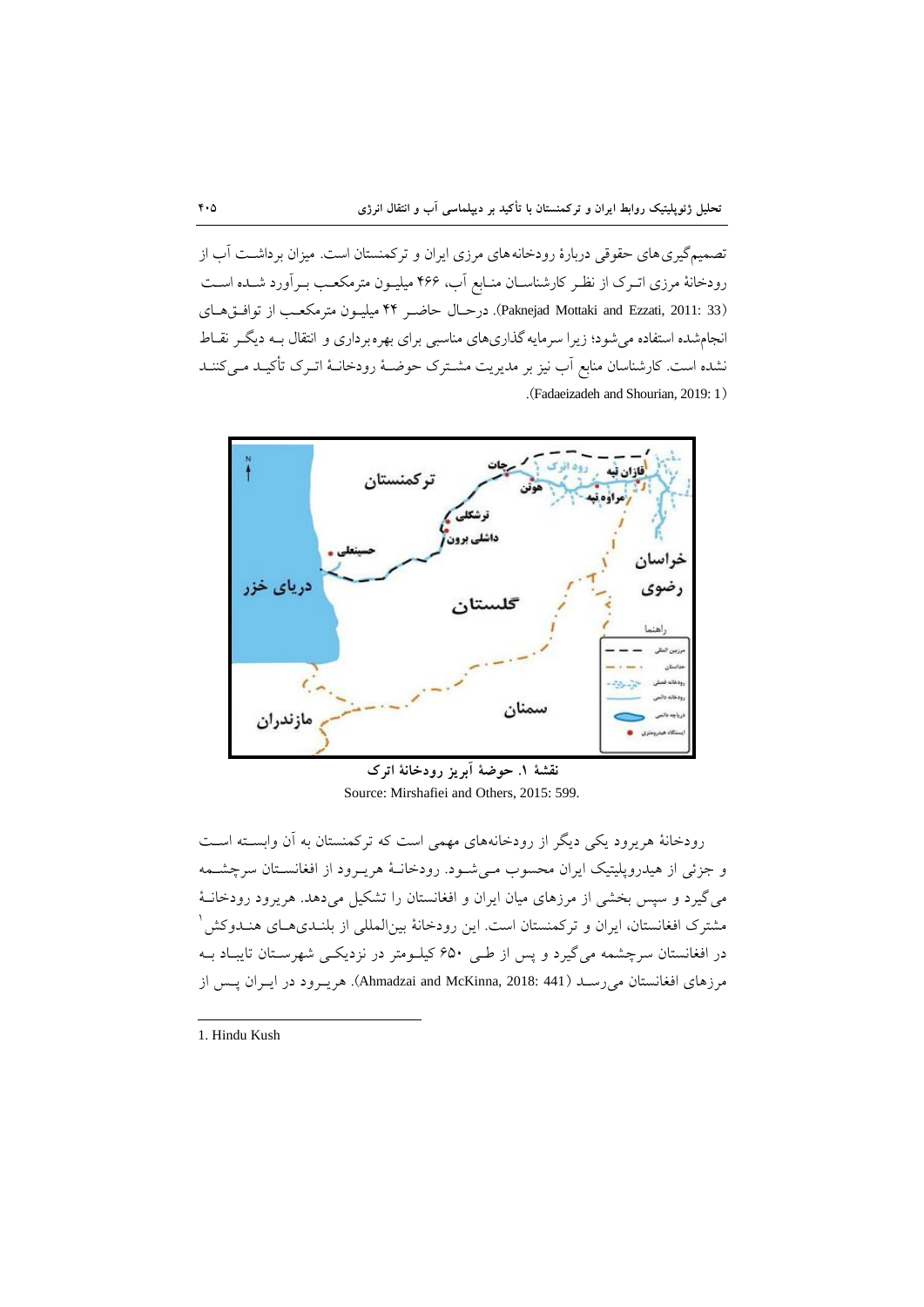پیوستن چند رودخانهٔ فصلی به اَن تا تنگهٔ ذوالفقار که محل تلاقی مرزهای ایران، افغانســتان و ترکمنستان است خط مرزی ایران و افغانستان به طول ۱۰۷ کیلومتر را تشکیل می دهـد. هریـرود در پل خاتون` با کشف رود` تلاقی و از آن به بعد تجن` نامیده میشود. تجــن کــه ۱۱۷ کیلــومتر مرز مشترک ایران و ترکمنستان را تشکیل میدهد پس از خروج از مرز در دشت قرهقوم پخـش و در حوالی شهر تجن محو میشود )253 2019: ,Others and Nagheeby). هریعرود پعس از عبعور از خط مرزی بین ایران و افغانستان خط مرزی بین ایران و ترکمنستان را تشکیل می دهـد و سـپس وارد ترکمنستان میشود. هریرود مرزهعای بعین سعه کشعور ایعران، افغانسعتان و ترکمنسعتان را تشکیل می<mark>دهد، بنابراین همکاریهای سهجانبه برای</mark> رسیدن به توافق بر مبنای دیپلماســی آب<sup>°</sup> راهبردی بهنظر می رسد. با توجه به بهبود وضعیت امنیتی و ثبات سیاسی در افغانسـتان احتمـال دارد افغانستان در زمینهٔ منابع آبی مشترک با ترکمنستان وارد چالشهای هیدروپلیتیک جدیــدی شود. در این صورت لزوم همکاری میان ایران و ترکمنستان در زمینهٔ منابع آبـی بـیش از پـیش خواهد شد.

یکی از طرحهای مشترک و موفق ایران، افغانستان و ترکمنستان در رودخانـهٔ هریـرود سـد دوستی <sup>۲</sup> است. این سد در مرز ایران و ترکمنستان روی رودخانهٔ مـرزی هریـرود سـاخته شـده است. این سد از نوع خاکی با هستهٔ رستی بـه ارتفـاع ۷۸ متـر و طـول تـاج ۶۵۰ متـر اسـت. گنجایش مخزن این سد ۲۵۰،۱ میلیون مترمکعب اسـت (200-208 :2005). Abdi and Mokhtari, 2005). این سد با همکاری مشترک ایران و ترکمنستان ساخته شده و عملیـات اجرایـبی سـاخت آن در سال ۱۳۷۹ آغاز و در فروردین ۱۳۸۴ افتتاح شد. با توجه به پیچیدگی هـای فرهنگــی در نقطـهٔ اتصال سه کشور ایران، افغانستان و ترکمنستان، همکاریهعای دوجانبعه و چندجانبعه در معورد رودخانهٔ هریرود و سد دوستی بیش از پیش لازم است (Sinaee, 2012: 111). بـا سـاخت سـد دوستی، جریان آب رودخانهٔ هریرود از فصلی به دائمـی و قابـل کنتـرل تبـدیل شـد و امکـان بهرهبرداری سالانه ۸۲۰ میلیون متر مکعب آب را برای دو کشور ایران و ترکمنستان فراهم کرد. از مجموع ۴۱۰ میلیون متر مکعب حقابهٔ سالانهٔ ایــران، ۱۵۰ میلیــون متــر مکعــب بــرای تــأمین بخشی از آب آشامیدنی شهر مشهد اختصاص یافت و آب کشاورزی دشت سرخس در ایران و

- 1. Zulfaghar Gulf
- 2. Khatun Bridge
- 3. River Kashf

- 4. Tajan
- 5. Water diplomacy
- 6. Dusti Dam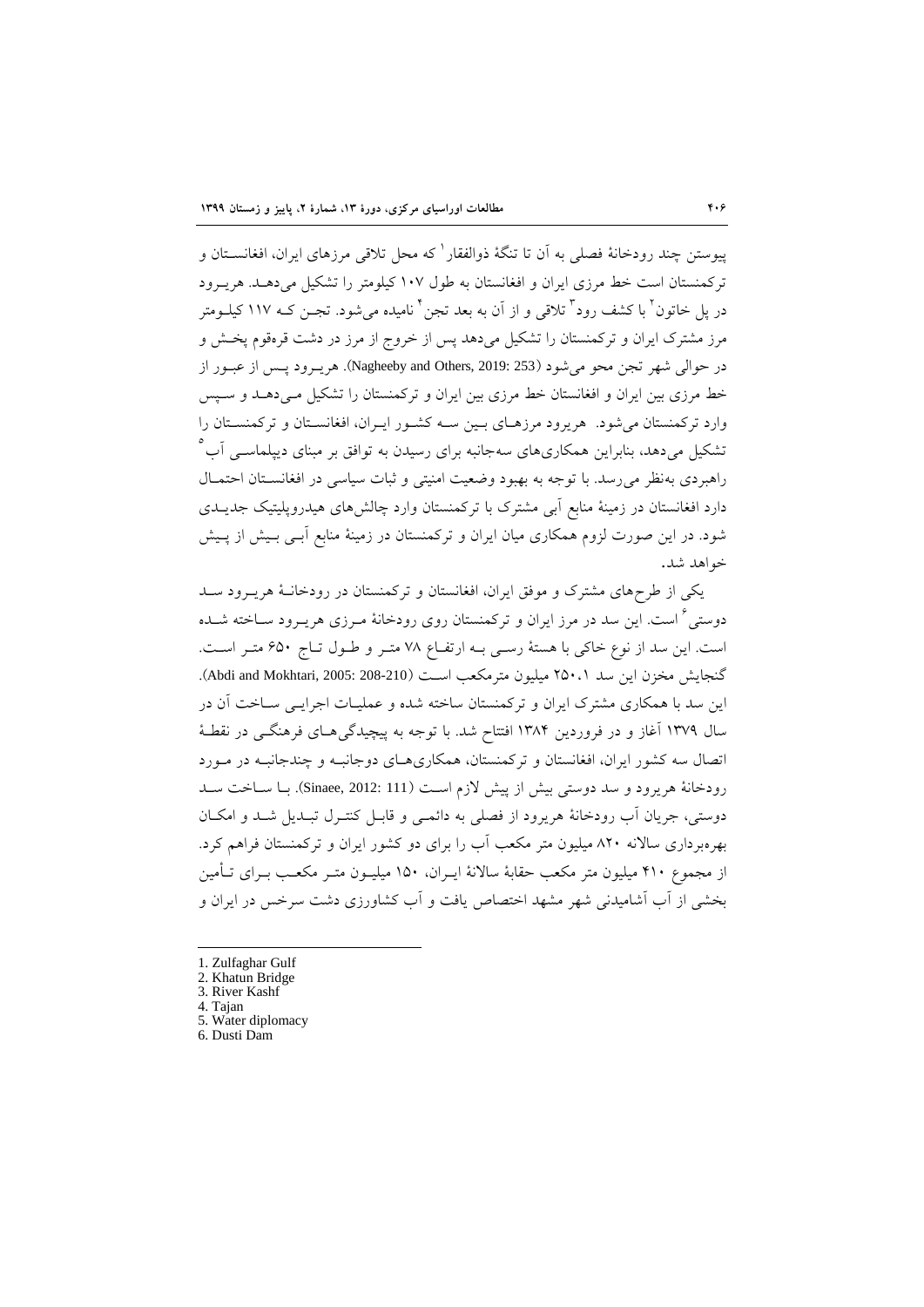مناطق مرزی ترکمنستان تأمین شد. همچنین جلوی سیلابهایی که هرساله خط ساحلی ایـران را تهدید میکرد گرفته شد. این طرح نمونهای از دیپلماسی موفق در مدیریت آبهای مشترک مرزی بین سه کشور ایران، افغانستان و ترکمستان است.



**نقشۀ .2 حوزة آبریز هریرود ميان كشورهاي ایران، افغانستان و تركمنستان** Source: Nagheeby and Warner, 2018: 7.

**منابع انرژي تركمنستان چالشها و فرصتها**

اهمیت انرژی بر کسی پوشیده نیست، انرژی خون صنعت است و کشورهایی که از منـابع انــرژی برخوردار هستند همواره جزو مناطق حساس و راهبردی جهان محسوب میشوند. ماهیـت منـابع طبیعی و سرچشمههای انرژی، توزیع نامتعادل آن در سطح کرهٔ زمین است. ارتباط عمیــق انــرژی با صنعت و توسعۀ اقتصادی و هم٬سو با آن و توزیع ناهمسان انـرژی در میـان کشـورها و منــاطق جغرافیایی سبب رقابت میان کشورها برای تأمین آن شده است. یکی از پدیدههای جغرافیـایی در مورد انرژی با توجه به توزیع ناهمسان آن مسیرهای انتقال انرژی به بازارهای تقاضا است. انعرژی نفت<code>وگاز</code> از آن نظر که در انرژی جهان سهم کلانی دارند، جایگاه ویژهای را در روابط بین|لمللـی پیدا کردهاند.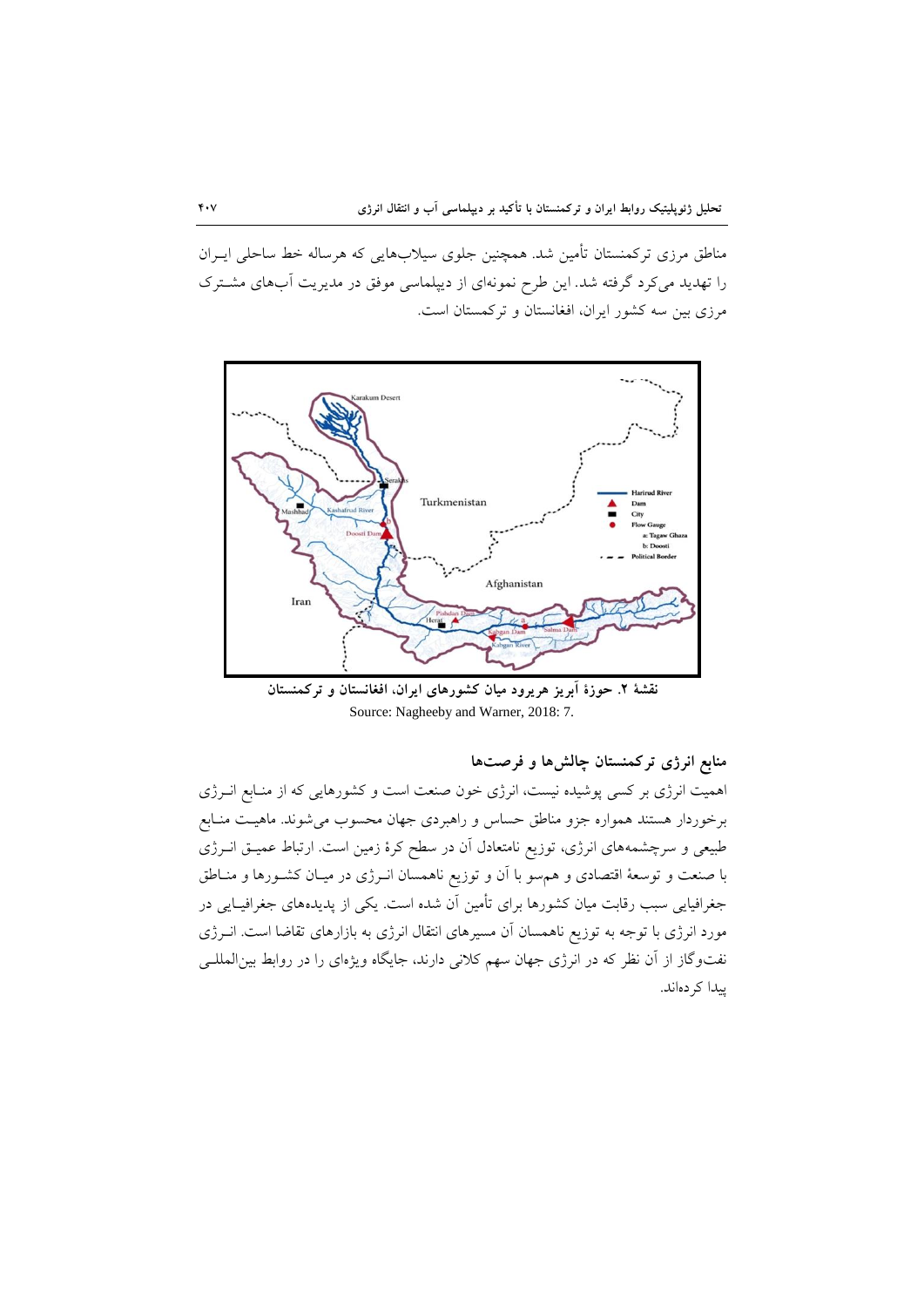ترکمنستان یکی از کشورهای غنی در حوزهٔ انرژی است (544 :Dorian, 2006). این کشـور بــا توجه به جمعیت کم، مازاد انرژی نفت وگــاز بــرای انتقــال بــه منــاطق متقاضــی دارد. میــزان گــاز اثباتشده در ترکمنستان نزدیک به ۱۸ تریلیون متر مکعب و ۹،۳ درصد از کل منابع گازی کشـف شدهٔ جهان است (211 :Lee, 2019). ترکمنستان از نظر ذخایر گازی رتبهٔ چهارم جهان را بــه خــود اختصاص داده است و پـس از فدراسـیون روسـیه بـزرگتـرین دارنـدهٔ ذخـایر گـازی در میـان کشورهای مستقل همسود است. از اینرو، ذخایر تازی این کشور در مقایسه با ذخعایر نفتعی آن اهمیت بیشتری دارد )27 2019: ,Soyunova). همین موضوع، وابسعتگی اقتصعادی ایعن کشعور بعه انرژی را تشدید کرده و اقتصاد تک محصولی با ساختار سیاسـی و اقتصـادی ایــن کشـور عجـین شده است. بیشتر ذخایر نفتی در غرب ترکمنستان از جملعه در پهنع دریعای خعزر متمرکعز شعده است. ذخایر گاز طبیعی بهتقریب در سراسر خاک کشور پراکنده است. اهمیت گاز ترکمنسـتان را غنیبودن آن بیشتر می سازد. این مسئله به این کشور اجازه می دهــد در عرصــهٔ صــادرات گــاز در میان کشورهای حوزهٔ دریای خزر و منطقهٔ آسیای مرکزی پیشتاز باشــد. بخــش زیــادی از بودجــهٔ این کشور از راه فروش حاملهای انرژی تأمین میشود. در واقع، گاز طبیعی ستون فقرات راهبرد توسعۀ اقتصادی و سیاسی ترکمنستان است (Arinç and Elik, 2010: 170).

یکی از مشکالت احلی ترکمنستان در حوز انتقال انرژی و رسعاندن معازاد انعرژی خعود بعه بازارهای انرژی انزوای ژئوپلیتیک ایـن کشـور بـهعلـت انحصـار در خشـکی اسـت. ایـن جبـر جغرافیایی سبب شده است ترکمنستان تزینههای اندکی برای انتقال منابع انرژی خود داشته باشعد و یکی از مشکلات ترکمنستان برای فروش انرژی مـازاد همـان انـزوای ژئوپلیتیـک و چگـونگی انتخاب راههای انتقال این منابع به بازارهای جهانی است.

## **ایران و تركمنستان، مکملهاي ژئوپليتيک**

فروپاشی اتحاد شوروی بهعنوان یکی از مهمتـرین پدیــدههـای قــرن بیســتم، ســبب تحــول در سیاستهای جهانی و منطقهای شد. بهطوری که در سطح جهـانی بـا پایــان جنـگ ســرد نظـام ژئوپلیتیک نیز دچار تغییرهای ساختاری شد (3 2019: Valentina, 2019:). این فروپاشی سبب به وجود آمدن منطقههای ژئوپلیتیک آسیای مرکزی و قفقاز شد (Sorg and Others, 2012: 722). در جهان امروز که کشورها برای ادامهٔ حیات و ثبات اقتصادی و امنیتی خود نیازمند روابط با دیگـر کشورها در ابعاد مختلف ژئوپلیتیک هستند؛ ایران بهعنوان قدرتی منطقهای در جنوب غرب آسیا نیز از این قاعده مستثنی نیست (45 :Moh'd Dyab Al-Nouimat and Others, 2019).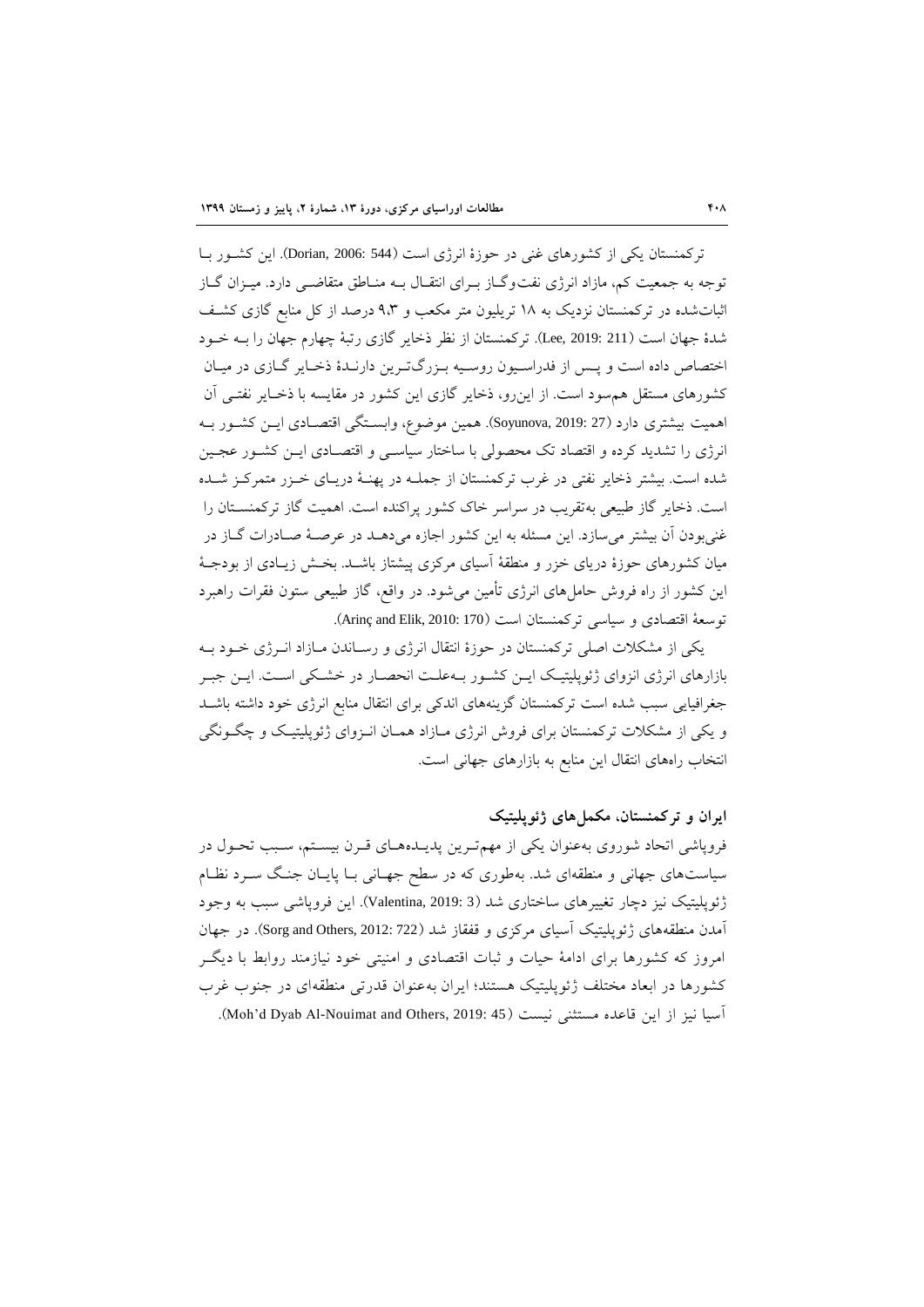تغییرهای ژئوپلیتیک در شمال ایران و خلأ قدرت در کشورهای آسیای مرکزی فرصتهای زیادی را برای ایران به ارمغان آورد. یکعی از همسعایگان مهعم ایعران از نظعر ژئواکو نومیع و هیدروپلیتیک ترکمنستان است. این کشور با کشورهای افغانسـتان، ازبکسـتان و قزاقسـتان مـرز خاکی دارد و حلقهٔ اتصال ایران به آسیای مرکزی محسوب می شود. بـا توجـه بـه نزدیکـیهـا تاریخی، قومیتهای مشترک در دو سوی مرز ایـران و ترکمنسـتان، نیازهـای متقابـل در زمینـهٔ منابع، مرزهای طولانی آبـی، خـاکی و دریـایی تنهـا راه ایجـاد روابـط مثبـت ایــران بــا منطقــهٔ ژئوپلیتیک آسیای مرکزی ترکمنسـتان اسـت (973 :019 :0razgaliyev and Araral, 2019). ترکمنسـتان منابع سرشار تاز دارد که برای انتقال آن به بازارهای رقابتی مصرف نیاز به راههعای بهینعه، امعن و مطمئن در محیط پیرامونی خود دارد تا مازاد انرژی خود را بفروشد.

ایران با توجه به اینکه یکی از کشورهای پرمصرف گاز است، بازاری کمهزینه برای خرید گاز ترکمنستان است (861 :Sarkodie and Sterzov, 2019). همچنین ایـران مـی توانـد یکـی از راههـای دسترسی ترکمنستان به دریاهای آزاد و بندرهای بین|لمللی با توجه بــه صـرفهٔ اقتصــادی و امنیتــی باشد. بنا بر استفاده از سرزمین ایران برای رسیدن منابع انعرژی ترکمنسعتان و آسعیای مرکعزی بعه دریای عمان و خلیج فارس و کشورهای دیگر بـا توجـه بـه پارامترهـای سـاختاری و کـارکردی ترکمنستان و ایران می توانند نقش مکمل های جغرافیایی را در معادلههای ژئوپلیتیک منطقـه بـازی کنند.

در آسیای مرکزی این واقعیت برجسته است که میان منطقهٔ عرضه با توجه به جمعیت کـم کشورهای حوز آسیای مرکزی با هستههای تقاضای انرژی، همسانی وجود ندارد و کشورهای 0 آسیای مرکزی بهدلیل اتصالنداشتن به دریایهای آزاد و انزوای ژئوپلیتیع در انتقعال انعرژی وابسته به پیرامون خود هستند. با توجه به موقعیت جغرافیایی ایـران و ترکمنسـتان، جغرافیـای ایران بهترین مسیر انتقال انرژی ترکمنستان به بازارهای جهانی است، بنابراین میتواند در زمین انتقال انرژی ترکمنستان به بازارهای جهانی نقشی تعیینکننده داشته باشد (337 :Bahjat, 2010: 337). در کنار موقعیت ژئوپلیتیک برای انتقال انرژی، رودخانهٔ مرزی مشترک میان دو کشـور ایــران و ترکمنستان نیز این قابلیت را دارد که کنشگریهای سیاسی دو کشور را با توجه به نیازهای آبی ترکمنستان متأثر کند.

ترکمنستان و ایران این ظرفیت را دارند که با درنظرترفتن انگارههای ذهنی همگعون ماننعد فرهنگ سیاسی و مذهبی و زبان مشترک در حاشیهٔ مرزهای شمال شرقی بهسوی همکاری گـام

<sup>1.</sup> Geopolitical Isolation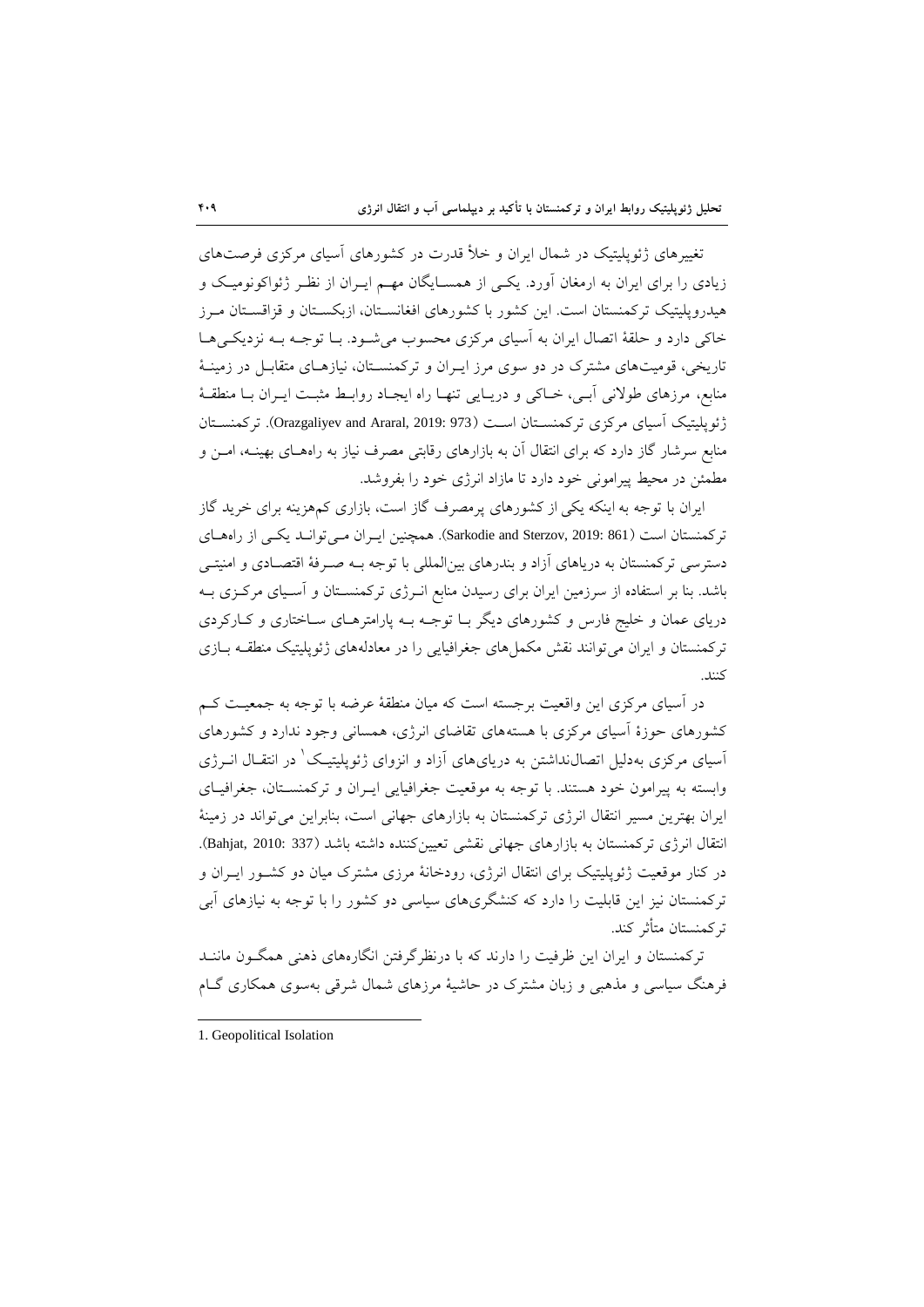بردارند و در حالی که دو کشور مکمل ساختاری همدیگر هستند فضای توسۀه و همکعاری را برجستهتر کنند. با توجه به وابستگیهای ژئوپلیتی دو کشور ایران و ترکمنستان بعا محوریعت هیدروپلیتیک و ژئواکونومیک در راستای تأمین منافع مشترک، بازبینی روابط دو کشـور منطقـی بهنظر می رسد. بحرانهای ژئوپلیتیک این کشور شامل انزوای ژئوپلیتیک و چالشهای مربوط به آن در انتقال انرژی به بازارهای جهان و همینین کمبود آب و مسعائل هیعدروپلیتی اسعت. ایران به عنوان همسـایهٔ جنـوبی ترکمنسـتان ایـن ظرفیـت را دارد کـه بحـران هـای ژئوپلیتیـک ترکمنستان را تا حدود زیادی بر طرف کنـد. ایـران و ترکمنسـتان بنـابر راهبـرد هـم تکمیلـی مکمل های ساختاری و کـارکردی همـدیگر در زمینـهٔ منـابع آب مشـترک و انــرژی محســوب می شوند. با توجه به اینکه حجم بارش در ترکمنستان کم است و درصد بالایی از مسـاحت آن را صحرای بزرگ قرقوم تشکیل میدهد، در زمینهٔ منابع آبی این کشور دارای محدودیت جدی است و به رودخانههای مرزی وابستگی زیادی دارد.

اترک و هریرود رودخانههای احلی هستند که تأمین منابع آب ترکمنستان را بر عهده دارند. رودخانهٔ اترک از ایران سرچشمه میگیرد و وارد خاک ترکمستان می شـود و بخـش زیـادی از نیازهای آبی ترکمنستان را تأمین میکند. ایران از مهمترین کشعورهایی اسعت کعه مزیعت هعای جغرافیایی لازم برای برطرفکردن محدودیتهای ترکمنستان را دارد. ایران میتوانـد در زمینـهٔ منابع آبی مشترک در رودخانههای معرزی بعا رویکعرد دیپلماسعی آب نیازهعای ترکمنسعتان را برطرف کند. در برخی موارد منابع آبی مشترک می تواند در نقش علقهٔ مشترک جغرافیایی ظاهر شود و زمینه را برای همکاری منطقهای هموار سازد و با توجه به موقعیت ژئوپلیتیک ایــران و هم سو با روابط دیپلماتیک در زمینهٔ آب، ایران می تواند از مکانهای امن و مطمئن برای انتقـال انرژی ترکمنستان به بازارهای جهانی باشد.

در زمینهٔ مزیتهای ترکمنستان و محدودیتهای ایران و ایجاد رابطـهٔ پویـای میـان آنهـا میتوانیم بگوییم ایران با توجه به اینکعه قعدرتی منطقعه ای محسعوب معی شعود، نیعاز دارد کعه در محیط پیرامونی خود با کشورهای همسایه روابط دیپلماتیک برقـرار کنـد. یکـی از منـاطق مهم برای ایران، منطقهٔ آسیای مرکزی و قفقاز خواهد بود. با توجه بـه اینکـه ایــران بهتـرین راه انتقال انرژی ترکمنستان است، مـی توانـد بهـرهبـرداری از ایـن ظرفیـت جغرافیـایی خـود را از ترکمنستان شروع کند. همکاریهای آبی و انرژی میان ایران و ترکمنستان معی توانعد، زمینعه را برای همکاری بیشتر و همگرایی در منطق آسیای مرکزی با محوریت ایران و ترکمنستان هموار کند.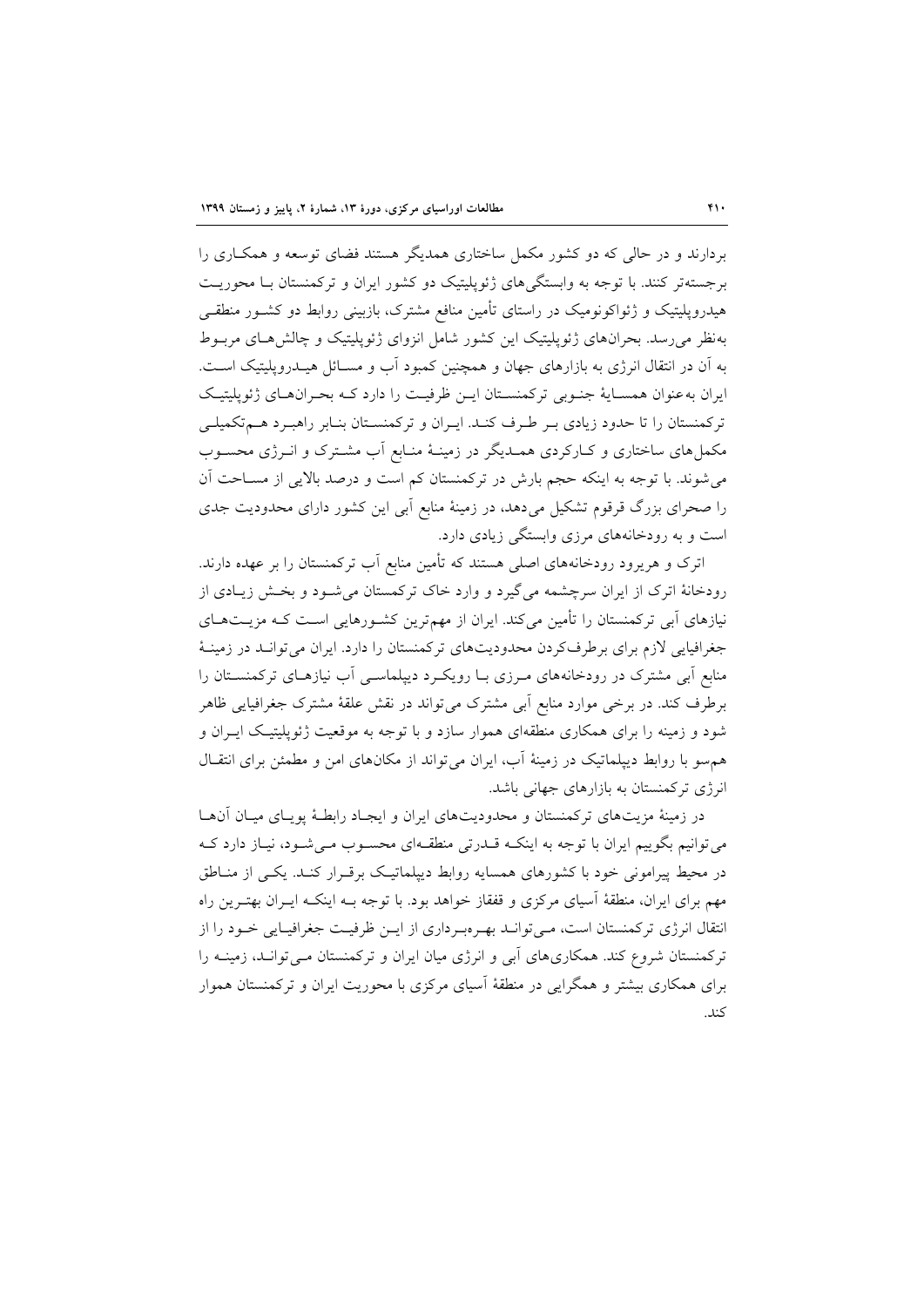| ايرادها/برترىها                                                                              | مسير            |
|----------------------------------------------------------------------------------------------|-----------------|
| – جریان انرژی روسیه برای تقابل با غرب یک اصل محسوب میشود؛ بـا توجـه بـه اینکـه               | مسير قزاقستان،  |
| کشورهای اَسیای مرکزی به هدفهای روسیه در معادلههای سیاسی امنیتی بی عتماد هستند،               |                 |
| این مسیر، ترکمنستان را در مقابل غرب قرار میدهد و وابسته روسیه خواهد کرد.                     | روسیه، اروپا    |
| – این خط لوله کشورهای جمهوری آذربایجـان، گرجسـتان، ترکیـه، بلغارسـتان، رومـانی،              |                 |
| مجارستان و اتریش را دربرمی گیرد، بنابراین تأمین منــافع هـمــهٔ کشــور و هزینــههــای مســیر |                 |
| طولانی صرفهٔ اقتصادی ندارد. از سوی دیگر با توجه به اینکه رژیـم حقــوقی دریــای خــزر         |                 |
| بهصورت شفاف در بستر مشخصی نیست و مسیر طولانی است صـرفهٔ اقتصـادی و امنیتـی                   | خط لولهٔ ناباکو |
| ندارد (Siddi, 2019: 132). از وی دیگر، کشورهای ترکیه و روسیه بعد از جنگ سرد منــافع           |                 |
| متضاد ژئوپلیتیک در منطقهٔ آسیای مرکزی دارند (Balta, 2019: 69).                               |                 |
| بازار چین در مقایسه با بازارهای بینالمللی رقابتپذیر نیست.                                    | انتقال به چین   |
| تشدید رقابتهای چین و آمریکا در آسیای مرکزی بر این طرح آثار مخربی دارد.                       |                 |
| با توجه به چرخش ژئوپلیتیک آمریکا به شرق آسیا، گروههای افراطی و اختلافهای شــدید              |                 |
| میان پاکستان و هند این خط لوله توجیه امنیتی و سیاسی ندارد.                                   | مسیر تاپی       |
| با توجه به اینکه میدانهای اصلی انرژی ترکمنستان در نزدیکی مرزهای ایـران قـرار دارنــد.        |                 |
| موقعیت بی نظیر ایران و همچنین طول کـم تــا دسترســی بــه اَبـهــای اَزاد مســیر ایــران بــه |                 |
| صرفهترین مسیر بـرای انتقــال انــرژی ترکمنســتان اســت ( Moh'd Dyab Al-Nouimat and           |                 |
| Others, 2019: 44) و تنها مانع این مسیر سیاستهای همه چیز بدون ایران و اَمریکا اســت.          | انتقال به ایران |
| با توجه به پویایی روابط بینالملل امکان تغییر در چگـونگی روابـط ایــران و آمریکــا دور از     |                 |
| انتظار نیست و چالش،های سیاسی ایران و اَمریکـا در دراز مــدت نـمـیتوانــد واقعیــتهــای       |                 |
| جغرافیایی را انکار کند.                                                                      |                 |

**جدول .3 ایرادها و برتريهاي مسيرهاي انتقال انرژي تركمنستان**

Source: Authors.

**مسير روسيه:** کشورهای آسیای مرکزی با محوریت ترکمنستان میتوانند انرژی خعود را بعه روسیه انتقال دهند و روسیه آن را به بازارهای جهانی انتقال دهد. البتـه روسـیه بــه ایــن نتیجــه رسیده است که تنها راه جبران مشکلات ساختاری در زمینهٔ اقتصادی به کنترل درآوردن جریان انرژی است و با کنترل انرژی می تواند در نظام ژئوپلیتیک جهانی و در رقابت بـا قــدرتهـای جهانی از جمله ایالات متحد آمریکا و اتحادیهٔ اروپا قدرت چانهزنی بیشتری داشته باشد؛ امـا مهم است که هنوز روسیه کشورهای آسیای مرکزی را بخشی از حوز نفوذ خود میداند و این کشورها نیز نسبت به هدفهای روسیه در آینده خوش بین نیستند (Krickovic, 2014: 503).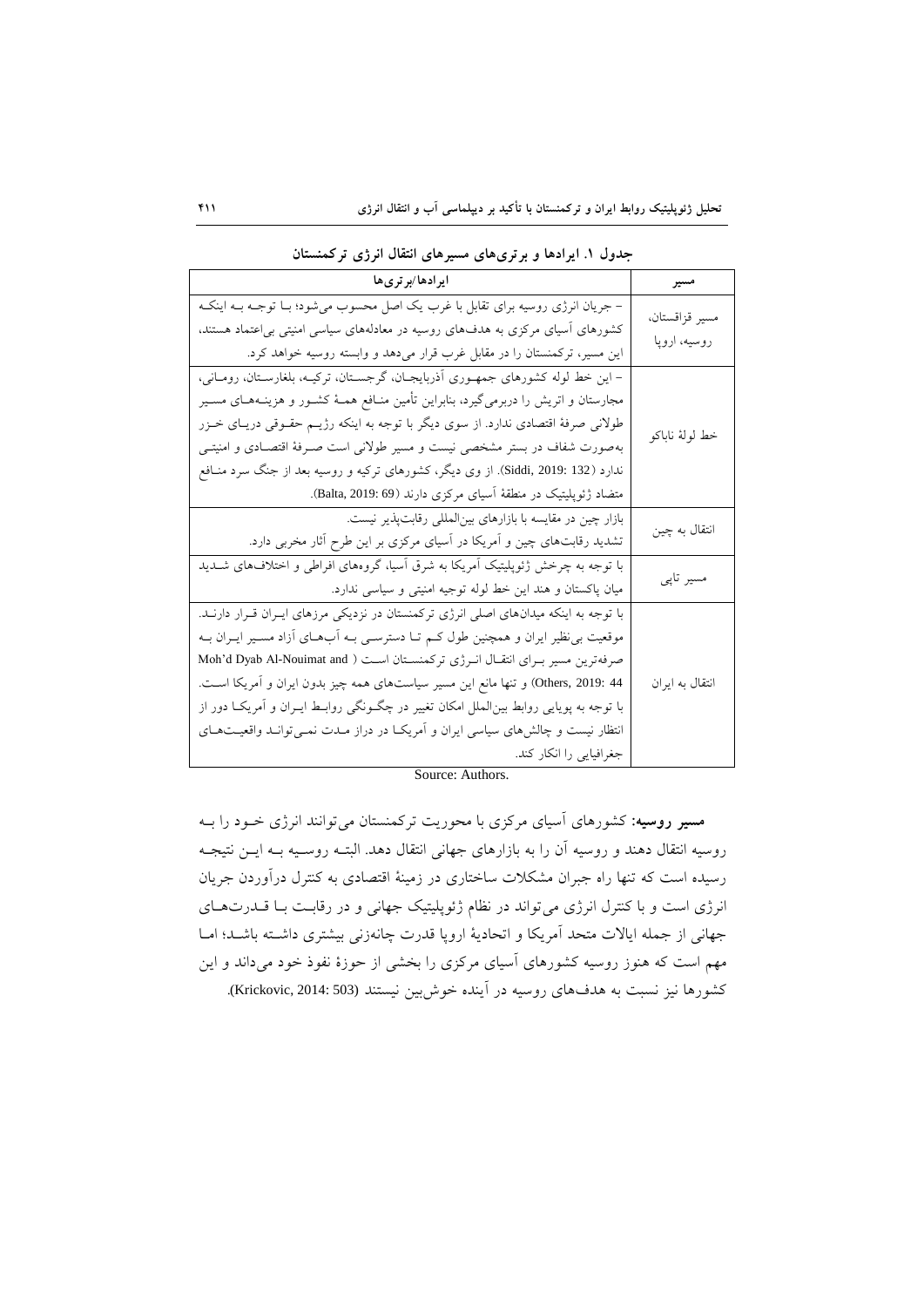**مسير خزر:** در این مسیر کشورهای آسعیای مرکعزی بعا محوریعت ترکمنسعتان بایعد از راه دریای خزر و جمهوری آذربایجان انرژی را به ترکیه انتقال دهند. این مسیر با توجعه بعه اینکعه رژیم حقوقی دریای خزر بهحورت شفاف مشخص نیست و از سویی، مسیری طعوینی اسعت مقرون به صرفه نیست (47 :Finon, 2011).

**مسير شرق آسيا و چين:** مسیر انتقال انرژی به شرق آسیا و چین بهدلیل مشکالت امنیتی و مسئلهٔ تروریسم توجیه امنیتی ندارد. همچنین ایجاد روابط میان آسیای مرکزی و ترکمنسـتان بـا چین میتواند رقابتهای ژئوپلیتیک در سطح جهانی در منطقه را تشـدید کنـد و منطقـه را بـه فضایی برای جنگ نیابتی میان دو قدرت جهـانی ایـالات متحـد آمریکـا و چـین تبـدیل کنـد. رقابتهای ژئوپلیتیک هنـد و چــین مــی توانـد بــر امنیــت انــرژی در ایــن منطقــه اثــر بگــذارد .(Muratbekova, 2018: 18)

مس**یر ایران**: در این مسیر، ترکمنستان میتواند از راه ایران بهصورت مسـتقیم منـابع انــرژی خود را به بازارهای جهانی صادر کند. موقعیت ایران جاذبههای فراوانی برای آسیای مرکـزی و ترکمنستان دارد. با توجه به واقعیتهای جغرافیـایی در ابعـاد ژئواسـتراتژیک و ژئواکونومیـک، ایران عملی تـرین راه رقـابتی سـاختن بهـای نفـتوگـاز در بازارهـای بـینالمللـی و دوری از چالشهای مسیرهای دیگر است. ترکمنستان این ظرفیت را دارد کـه بـهعنـوان ترمینـال انـرژی منابع انرژی در آسیای مرکزی و خزر را جمعع آوری کنعد و آن را از راه جغرافیعای ایعران وارد بازارهای انرژی در سطح بین المللی در خلیج فارس و ترکیه کند (Pirani, 2018: 1).

البته بزرگترین مـانع عملیـاتی کـردن انتقـال انـرژی از ترکمنسـتان بـه ایـران و سـپس بـه بازارهای جهانی سیاستهای ضد ایرانی آمریکا در منطقه است. بـا توجـه بـه اینکـه آمریکـا از قدرت و وزن ژئوپلیتیک ایران در منطقه نگران است، مانع اجراییشـدن همکـاری مشــترک بــر مبنای منافع مشترک میان ایران و همسایگان از جمله ترکمنستان شده است، اما در حوز دریای خزر بهطور کلی یک نوع پلورالیسم ژئوپلیتیک ٰ حاکم است و قدرتهای جهانی در این منطقــه در رقابت و تکاپو هستند و این وضعیت سبب شده است قدرتهای منطقهایی منفعـل نباشـند (Kubicek, 2013: 171). مهم این است که معادلههای سیاسبی پویـا هسـتند و ماهیـت دینامیـک دارند و امکان تغییر رفتار بازیگران سیاسی و بازگشت سیاستها به واقعیتهای جغرافیایی بـر اساس اصول دیپلماسی فعال و وابستگی متقابل بهطور کامل منطقی بهنظر میرسد.

<sup>1.</sup> Geopolitics Ploralism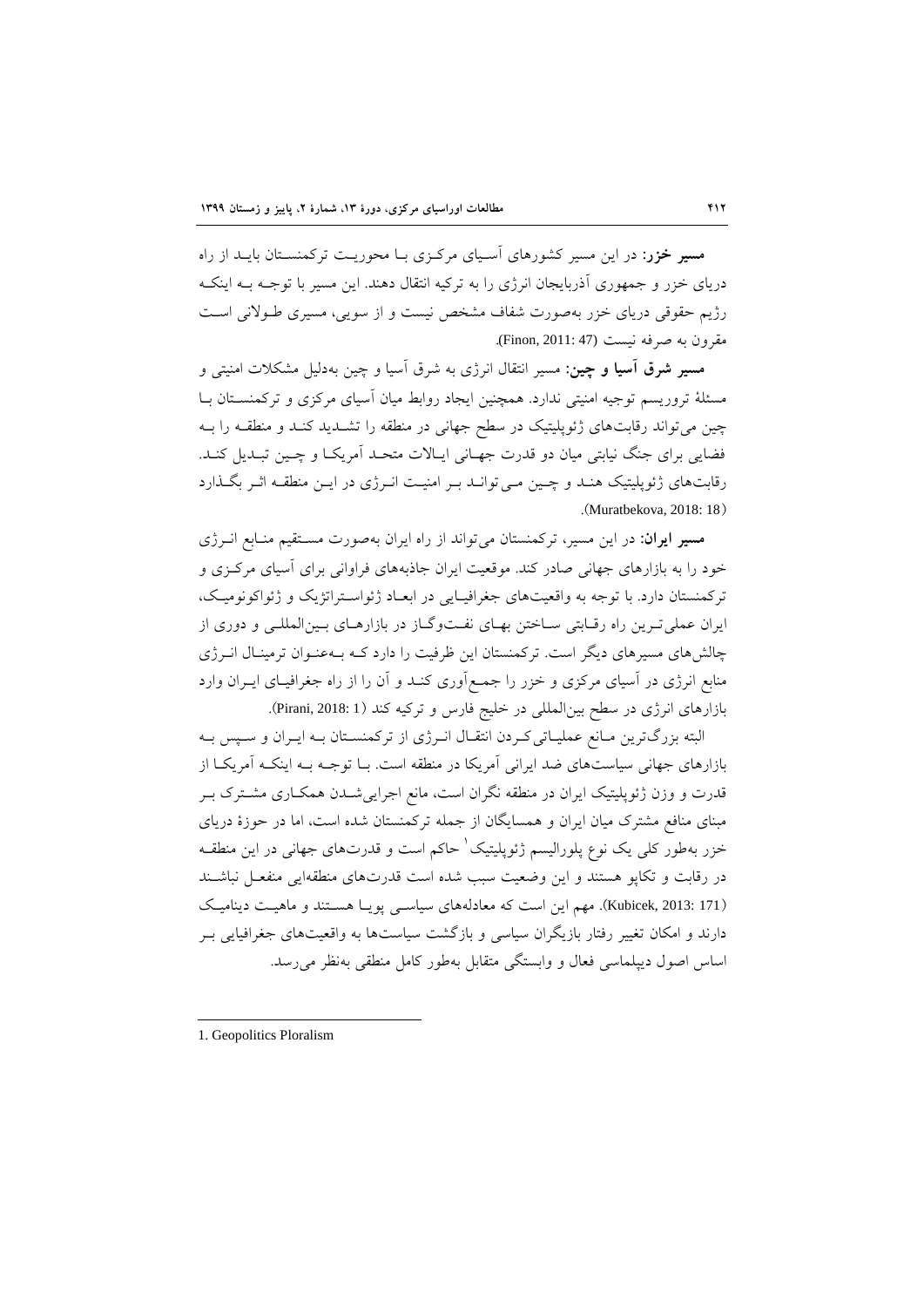**نتيجه**

در این نوشتار با بهرهگیری از رویک د ژئوپلیتیک زمینـههـای همکـاری متـأثر از عامـل۱هـای ژئوپلیتیکی مشترک بر اساس منافع مشترک ایران و ترکمنستان را بررسی کردیم. همانطعور کعه گفتیم یکی از شاخصهای مهم در این حوزه، همکـاری در زمینـهٔ هیـدروپلیتیک و ژئوپلیتیـک انرژی است. یافتههای ما در این نوشتار نشان می دهد، کشورهایی می توانند مسیر توسعۀ پایــدار را طی کنند که درک درستی از موقعیت جغرافیایی و ژئوپلیتیک خود داشته باشـند. ترکمنسـتان محدودیتها و ظرفیتهای ژئوپلیتیک متعددی دارد. کشوری کم آب است و تـنش آبـی ایـن کشور ریشه گرفته از کاهش بارشها، افزایش جمعیت و رشد کشاورزی و صنعت است.

ترکمنستان برای ایجاد توسعۀ پایدار برای کشاورزی و رشد صنعتی نیازمند همکاری های آبی در رودخانههای مرزی از جمله رودخانههای مشترک با ایران است. بـا توجـه بـه اهمیـت روزافزون منابع آب، دیپلماسی آب در میان دو کشور و اختصاص آب بیشتر توسـط ایــران بــه ترکمنستان و همینین ایجاد طرحهای مشترک آبی در نواحی معرزی معی توانعد زمینعه را بعرای همکاری در حوزههای دیگر نیز هموار کند. ترکمنستان در کنار مسائل آبی یکعی از کشعورهای غنی در حوزهٔ منابع گاز است. ذخایر عظیم گاز، ترکمنستان را به یکی از قطبهای تأمینکننــدهٔ انرژی در آینده تبدیل خواهد کرد. آنیه هدفهای ترکمنستان را در حوز انرژی محدود کعرده است، محصوربودن این کشور در خشکی و دسترسینداشتن به آبهای آزاد بینالمللعی اسعت؛ در نتیجه یکی از هدفهای ترکمنستان برون رفت از انـزوای جغرافیـایی و تنـوعسـازی در مسیرهای انتقال انرژی برای دستیابی به بازارهای جهانی و کاهش وابستگی به روسیه است.

بنابر یافتههای ما در این نوشتار، یکی از کشورهای حوز پیرامونی ترکمنستان که میتوانعد مشکلات ساختاری این کشور را تقلیل بخشد، ایران است. ایران موقعیت ژئوپلیتیک بی نظیـری دارد و با داشتن مرزهای طولانی دریایی، مناطق ژئواکونومیک متعـدد در سـطح جهـانی را بـه همدیگر متصل میکند. از سوی دیگر، ایران بهعنـوان قــدرتی منطقــهای نیازمنـد ایجـاد روابـط سازنده و نگاه به پیرامون در سیاست خارجی است که ترکمنستان در ایجـاد روابـط بـا منطقـهٔ ژئوپلیتیک آسیای مرکزی می تواند، حلقهٔ اتصال باشد. آنچه روابط ایــن دو کشــور را بــا وجــود ظرفیتهای ساختاری و کارکردی بینظیر محدود کرده است، هژمونی آمریکا و تحریمهای این کشور بر ضد ایران است و با توجه به اینکه نظام بینالملل در حال تغییعر اسعت، معی توانعد در آینده راه را برای همکاریهای منطقهای ایران با محوریت ترکمنستان هموار کند.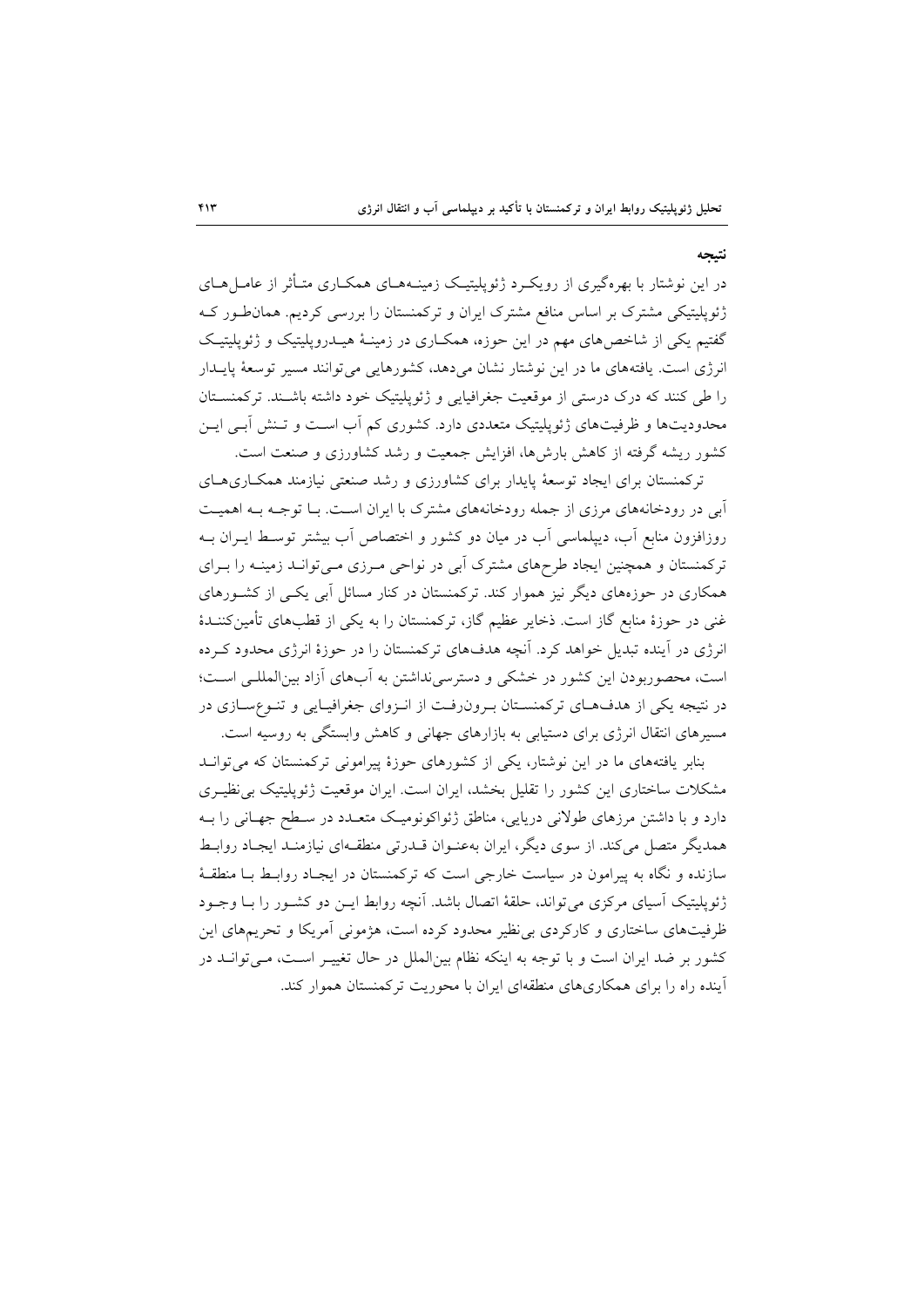همچنین پویایی سیاست این واقعیت را گوشزد میکند که بـا شکسـت ترامـب در دولـت آیندهٔ آمریکا امکان درک مشترک میان آمریکیا و ایبران وجبود دارد. در این دورهٔ زمیانی بایید دیپلماسی فعال میان دو کشور ایران و ترکمنستان در زمینهٔ هیدروپلیتیک رودخانههای مـرزی و همکاریهای انرژی وجود داشته باشد و بسترهای یزم دستکم در سطق تفتمان میان نخبگان سیاسی دو کشور شکل بگیرد تا با توجه به تغییرهای نظام بینالملعل و پدیعده هعای جدیعد دو کشور آمادتی ایجاد همکاری مبتنی بر منافع مشترک را داشته باشند.

#### **References**

- Abdi, Ataollah and Hossein Mokhtari (2005), "A Look at Iran's Hydropolitical Opportunities and Threats", **Geopolitical Quarterly**, No. 2, pp. 194-226 [in Persian].
- Ahmadzai, S. and A. McKinna (2018), "Afghanistan Electrical Energy and Trans-Boundary Water Systems Analyses: Challenges and Opportunities", **Energy Reports**, Vol. 4, pp. 435-469.
- Alizadeh, R., P. D. Lund, A. Beynaghi, M. Abolghasemi and R. Maknoon (2016), "An Integrated Scenario-Based Robust Planning Approach for Foresight and Strategic Management with Application to Energy Industry", **Technological Forecasting and Social Change**, Vol. 104, No. 1, pp. 162-171.
- Arinç, I., and S. Elik (2010), "Turkmenistan and Azerbaijan in European Gas Supply Security", **Insight Turkey**, Vol. 12, No. 3, pp. 169-190.
- Bahjat, G. (2010), "Iran's Role in Europe's Energy Security: an Assessment", **Iranian Studies**, Vol. 43, No. 3, pp. 333-347.
- Balta, E. (2019), "From Geopolitical Competition to Strategic Partnership: Turkey and Russia after the Cold War", **Uluslararası İlişkiler Dergisi**, Vol. 16, No. 63, pp. 69-86.
- Bay, Yarmohammad (2005), **Hydropolitics of Border Rivers**, Tehran: Abrar Contemporary International Studies and Research Cultural Institute Publications [in Persian].
- Bradshaw, M. J. (2009), "The Geopolitics of Global Energy Security", **Geography Compass**, Vol. 3, No. 5, pp. 1920-1937.
- Caineng, Zou, Zhi Yang, Dongbo He, Yunsheng Wei, Jian Li, Ailin Jia, Jianjun Chen, Qun Zhao, Yilong Li, Jun Li and Shen Yang (2018), "Theory, Technology and Prospects of Conventional and Unconventional Natural Gas", **Petroleum Exploration and Development**, Vol. 45, No. 4, pp. 604-618.
- Caldara, D. and M. Iacoviello (2018), "Measuring Geopolitical Risk", **FRB International Finance Discussion Paper**, No. 1222, pp. 1-66.
- Dorian, J. P. (2006), "Central Asia: a Major Emerging Energy Player in the 21st Century", **Energy Policy**, Vol. 34, No. 5, pp. 544-555.
- Duan, W., Y. Chen, S. Zou and D. Nover (2019), "Managing the Water-Climate-Food Nexus for Sustainable Development in Turkmenistan", **Journal of Cleaner Production**, Vol. 220, pp 212-224.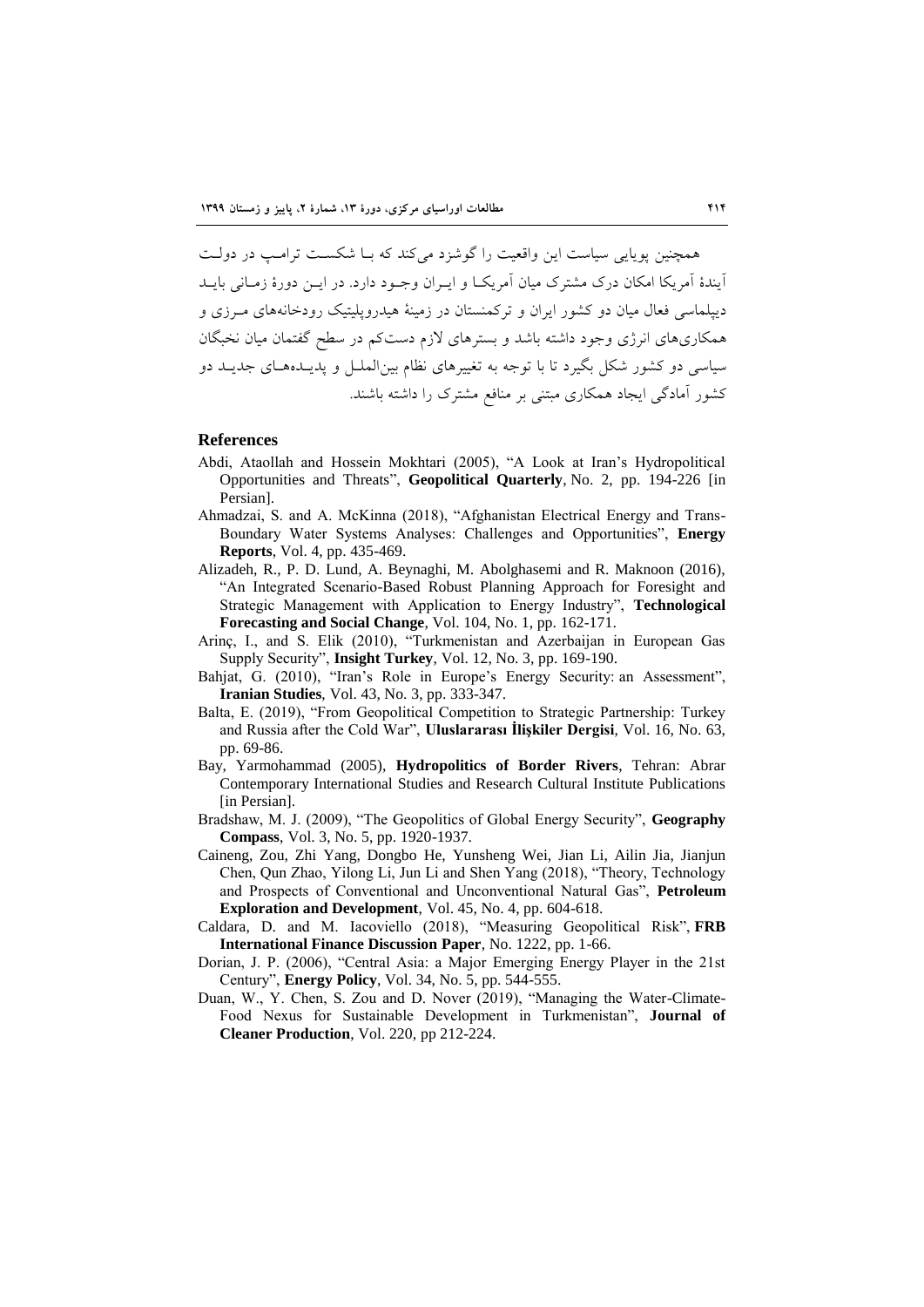- Fadaeizadeh, K. and M. Shourian (2019), "Determination of the Optimal River Basin-Wide Agricultural Water Demand Quantities Meeting Satisfactory Reliability Levels", **Water Resources Management**, Vol. 33, No. 1, pp. 2665- 2676.
- Finon, D. (2011), "The EU Foreign Gas Policy of Transit Corridors: Autopsy of the Stillborn Nabucco Project", **OPEC Energy Review**, Vol. 35, No. 1, pp. 47-69.
- Hafeznia, Mohammad Reza (2017), **Principles and Concepts of Geopolitics**, Papoli Publications [in Persian].
- Hussan, H. (2017), "Whose 'Reality'? Discourses and Hydropolitics along the Yarmouk River", **Contemporary Levant**, Vol. 2, No. 2, pp. 103-115.
- Julien, F. (2012), "Hydropolitics is what Societies Make of it (or Why We Need a Constructivist Approach to the Geopolitics of Water)", **International Journal of Sustainable Society**, Vol. 4, Nos. 1-2, pp. 45-71.
- Krickovic, A. (2014), "Imperial Nostalgia or Prudent Geopolitics? Russia's Efforts to Reintegrate the Post-Soviet Space in Geopolitical Perspective", **Post-Soviet Affairs**, Vol. 30, No. 6, pp. 503-528.
- Kubicek, P. (2013), "Energy Politics and Geopolitical Competition in the Caspian Basin", **Journal of Eurasian Studies**, Vol. 4, No. 2, pp. 171-180.
- Lee, Y. (2019), "Turkmenistan's East-West Gas Pipeline: Will it Save the Country from Economic Decline?", **Problems of Post-Communism**, Vol. 66, No. 3, pp. 211-223.
- Luttwak, E. N. (1990), "From Geopolitics to Geo-Economics: Logic of Conflict, Grammar of Commerce", **The National Interest**, No. 20, pp. 17-23.
- Mirshafiei, Samira, Hossein Ansari and Hojjat Mianabadi (2015), "Bankruptcy Methods in Transboundary Rivers Allocation Problems Case Study: Atrak River", **Iranian Journal of Irrigation and Drainage**, Vol. 4, No. 9, pp. 594- 604 [in Persian].
- Mirumachi, N. (2015), **Transboundary Water Politics in the Developing World**, Routledge: Earthscan.
- Moh'd Dyab Al-Nouimat, A., S. Jakubayeva, D. Zhekenov, and A. Azimov (2019), "Geopolitical Interest of Iran in Central Asia", **International Relations and International Law Journal**, Vol. 3, No. 87, pp. 40-46.
- Muratbekova, A. (2018), "From Asia to Eurasia: China and India Interests in Central Asia", **International Relations and International Law Journal**, Vol. 77, No. 1, pp. 18-27.
- Nagheeby, M. and J. Warner (2018), "The Geopolitical Overlay of the Hydropolitics of the Harirud River Basin", **International Environmental Agreements: Politics, Law and Economics**, Vol. 18, No. 6, pp. 839-860.
- Nagheeby, M., D. Piri and M. Faure (2019), "The Legitimacy of Dam Development in International Watercourses: a Case Study of the Harirud River Basin", **Transnational Environmental Law Journal**, Vol. 8, No. 2, pp. 247-278.
- Orazgaliyev, S. and E. Araral (2019), "Conflict and Cooperation in Global Commons: Theory and Evidence from the Caspian Sea", **International Journal of the Commons**, Vol. 13, No. 2, pp. 962-976.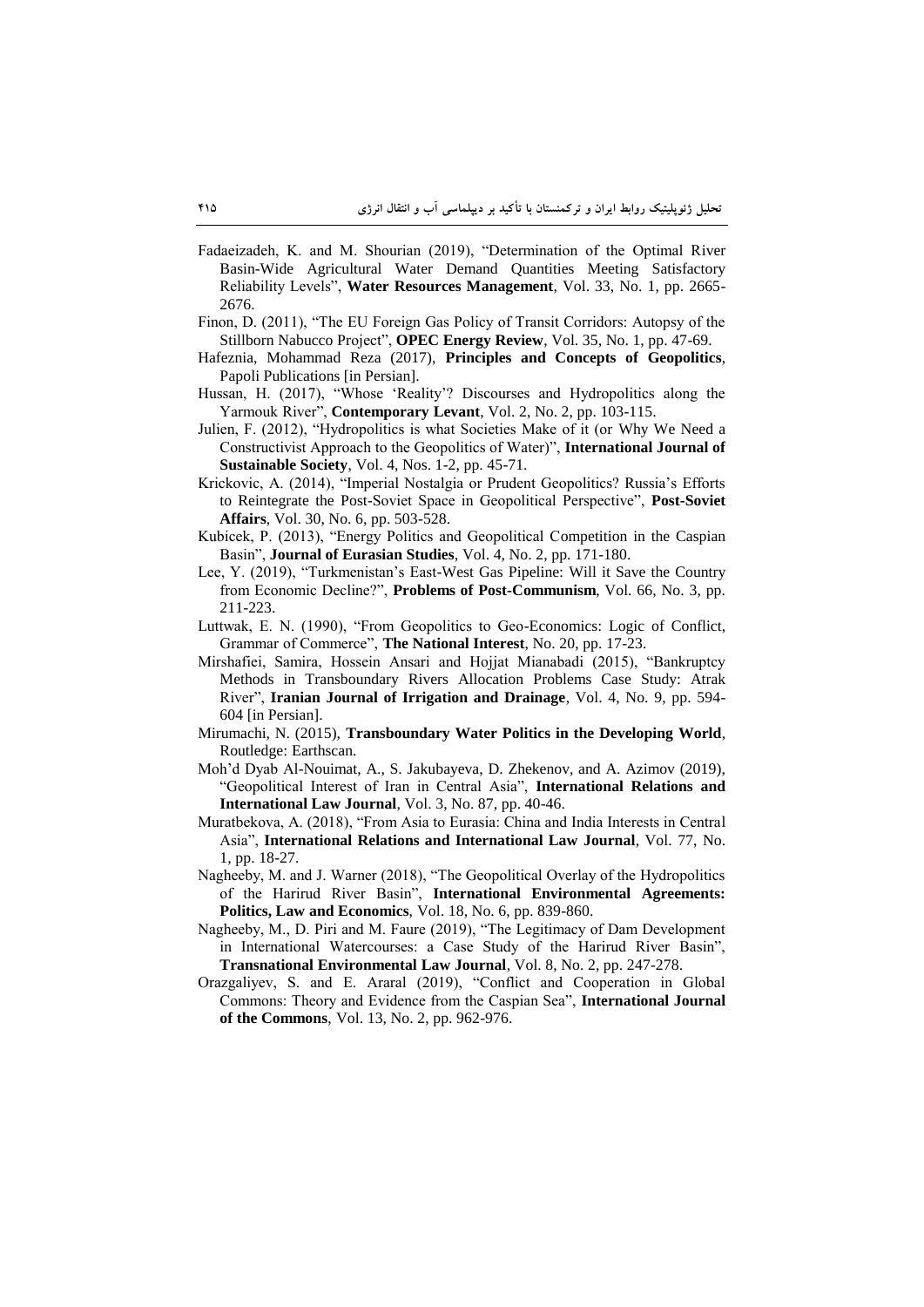- Pain, R. and L. Staeheli (2014), "Introduction: Intimacy Geopolitics and Violence", **Area**, Vol. 46, No. 4, pp. 344-347.
- Paknejad Mottaki, Hamidreza and Ezatollah Ezzati (2011), "Hydropolitics of the Atrak Border River and its Impact on Iran-Turkmenistan Relations", **Journal of Human Settlement Planning Studies**, Vol. 6, No. 14, pp. 19-37 [in Persian].
- Pasban, Abolfazl (2016), "Geopolitics of Turkmenistan and its Impact on the Political Security of the Islamic Republic of Iran", **Journal of Defense Policy**, Vol. 24, No. 96, pp. 140-101 [in Persian].
- Petersen-Perlman, J. D., J. C. Veilleux, M. Zentner and A. T. Wolf (2012), "Case Studies on Water Security: Analysis of System Complexity and the Role of Institutions", **Journal of Contemporary Water Research and Education**, Vol. 149, No. 1, pp. 4-12.
- Pirani, S. (2018), **Let's not Exaggerate–Southern Gas Corridor Prospects to 2030**, Oxford Institute for Energy Studies.
- Pourghasemi, A. and M. Akhbari (2018), "The Role of Fossil Fuel (Oil and Gas) in the World Geopolitics of Energy (Case Study of Iran 2000-2015)", **Journal of Ecophysiology and Occupational Health**, Vol. 18, Nos. 1-2, pp. 18-23.
- Raphael, S. and D. Stokes (2011), "Globalizing West African Oil: US 'Energy Security'and the Global Economy", **International Affairs**, Vol. 87, No. 4, pp. 903-921.
- Rezaei, M. H., J. Z. Ebrahimi and H. Basafa (2019), "The Settlement Patterns in Roshtkhar Plain, Northeastern of Iran", **Iran Journal of the British Institute of Persian Studies**, Vol. 57, No. 2, pp. 109-122.
- Sarkodie, S. A. and V. Strezov (2019), "Effect of Foreign Direct Investments, Economic Development and Energy Consumption on Greenhouse Gas Emissions in Developing Countries", **Science of the Total Environment**, No. 646, pp. 862-871.
- Shirzadi, Marzieh and Mohammad Javad Haghshenas (2019), "Management of Transboundary Rivers and Security in Central Asia", **Central Asia and the Caucasus Studies**, Vol. 25, No. 105, pp. 69-100 [in Persian].
- Siddi, M. (2019), ''The EU's Botched Geopolitical Approach to External Energy Policy: the Case of the Southern Gas Corridor", **Geopolitics**, Vol. 24, No. 1, pp. 124-144.
- Sinaee, V. (2012), "Hydropolitics and Human Security: Water Cooperation in Relations between Iran, Afghanistan and Turkmenistan", **Iranian Review of Foreign Affairs**, Vol. 2, No. 3, pp. 111-133.
- Singh, S. and B. Singh (2019), "Geopolitics of Ports: Factoring Iran in India's Counterbalancing Strategy for "Sino-Pak Axis"", **Journal of Eurasian Studies**, Vol. 10, No. 2, pp. 169**-**182.
- Sorg, A., T. Bolch, M. Stoffel, O. Solomina and M. Beniston (2012), "Climate Change Impacts on Glaciers and Runoff in Tien Shan (Central Asia)", **Nature Climate Change**, Vol. 2, No. 10, pp. 725-731.
- Soyunova, O. (2019), "Development of Economic Reforms in Turkmenistan", **Journal of Public Policy**, Vol. 10, No. 3, pp. 25-32.